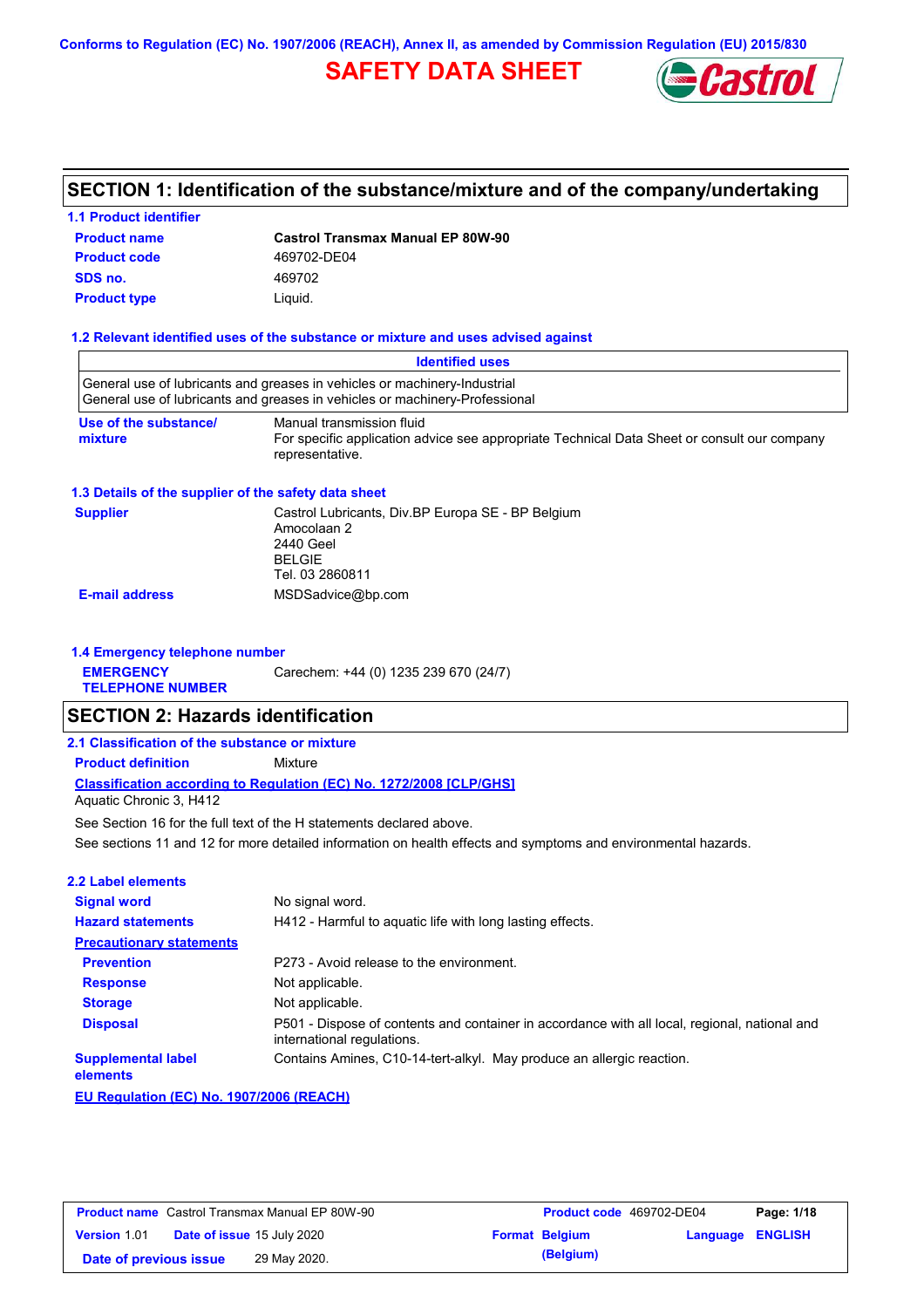# **SECTION 2: Hazards identification**

| <b>Annex XVII - Restrictions</b><br>on the manufacture.<br>placing on the market<br>and use of certain<br>dangerous substances,<br>mixtures and articles | Not applicable.                                                                                               |
|----------------------------------------------------------------------------------------------------------------------------------------------------------|---------------------------------------------------------------------------------------------------------------|
| <b>Special packaging requirements</b>                                                                                                                    |                                                                                                               |
| <b>Containers to be fitted</b><br>with child-resistant<br>fastenings                                                                                     | Not applicable.                                                                                               |
| <b>Tactile warning of danger</b>                                                                                                                         | Not applicable.                                                                                               |
| 2.3 Other hazards                                                                                                                                        |                                                                                                               |
| <b>Results of PBT and vPvB</b><br>assessment                                                                                                             | Product does not meet the criteria for PBT or vPvB according to Regulation (EC) No. 1907/2006,<br>Annex XIII. |
| <b>Product meets the criteria</b><br>for PBT or vPvB according<br>to Regulation (EC) No.<br><b>1907/2006, Annex XIII</b>                                 | This mixture does not contain any substances that are assessed to be a PBT or a vPvB.                         |
| Other hazards which do<br>not result in classification                                                                                                   | Defatting to the skin.                                                                                        |

# **SECTION 3: Composition/information on ingredients**

#### **3.2 Mixtures**

| <b>Product definition</b><br>Mixture                                                          |                                                                                                  |           |                                                                                                                                                               |             |
|-----------------------------------------------------------------------------------------------|--------------------------------------------------------------------------------------------------|-----------|---------------------------------------------------------------------------------------------------------------------------------------------------------------|-------------|
| Highly refined base oil (IP 346 DMSO extract < 3%). Proprietary performance additives.        |                                                                                                  |           |                                                                                                                                                               |             |
| <b>Product/ingredient</b><br>name                                                             | <b>Identifiers</b>                                                                               | %         | <b>Regulation (EC) No.</b><br>1272/2008 [CLP]                                                                                                                 | <b>Type</b> |
| Distillates (petroleum), solvent-<br>dewaxed heavy paraffinic                                 | REACH #: 01-2119471299-27<br>EC: 265-169-7<br>CAS: 64742-65-0<br>Index: 649-474-00-6             | 250 - ≤75 | Not classified.                                                                                                                                               | $[2]$       |
| Residual oils (petroleum), solvent-<br>dewaxed                                                | REACH #: 01-2119480472-38 ≥10 - ≤25<br>$EC: 265-166-0$<br>CAS: 64742-62-7<br>Index: 649-471-00-X |           | Not classified.                                                                                                                                               | $[2]$       |
| Residual oils (petroleum), hydrotreated                                                       | REACH #: 01-2119489287-22 ≥10 - ≤25<br>EC: 265-160-8<br>CAS: 64742-57-0<br>Index: 649-470-00-4   |           | Not classified.                                                                                                                                               | $[2]$       |
| (Z)-octadec-9-enylamine, C16-18-<br>(even numbered, saturated and<br>unsaturated)-alkylamines | REACH #: 01-2119473797-19<br>EC: -<br>$CAS: -$                                                   | ≤0.1      | Acute Tox. 4, H302<br>Skin Corr. 1B, H314<br>Eye Dam. 1, H318<br>STOT SE 3, H335<br>STOT RE 2, H373<br>Asp. Tox. 1, H304<br>Aquatic Acute 1, H400<br>$(M=10)$ | $[1]$       |

Aquatic Chronic 1, H410

(M=10)

**See Section 16 for the full text of the H statements declared above.**

#### **Type**

[1] Substance classified with a health or environmental hazard

[2] Substance with a workplace exposure limit

[3] Substance meets the criteria for PBT according to Regulation (EC) No. 1907/2006, Annex XIII

[4] Substance meets the criteria for vPvB according to Regulation (EC) No. 1907/2006, Annex XIII

[5] Substance of equivalent concern

[6] Additional disclosure due to company policy

Occupational exposure limits, if available, are listed in Section 8.

|                        | <b>Product name</b> Castrol Transmax Manual EP 80W-90 | <b>Product code</b> 469702-DE04 |                  | Page: 2/18 |
|------------------------|-------------------------------------------------------|---------------------------------|------------------|------------|
| <b>Version 1.01</b>    | <b>Date of issue 15 July 2020</b>                     | <b>Format Belgium</b>           | Language ENGLISH |            |
| Date of previous issue | 29 May 2020.                                          | (Belgium)                       |                  |            |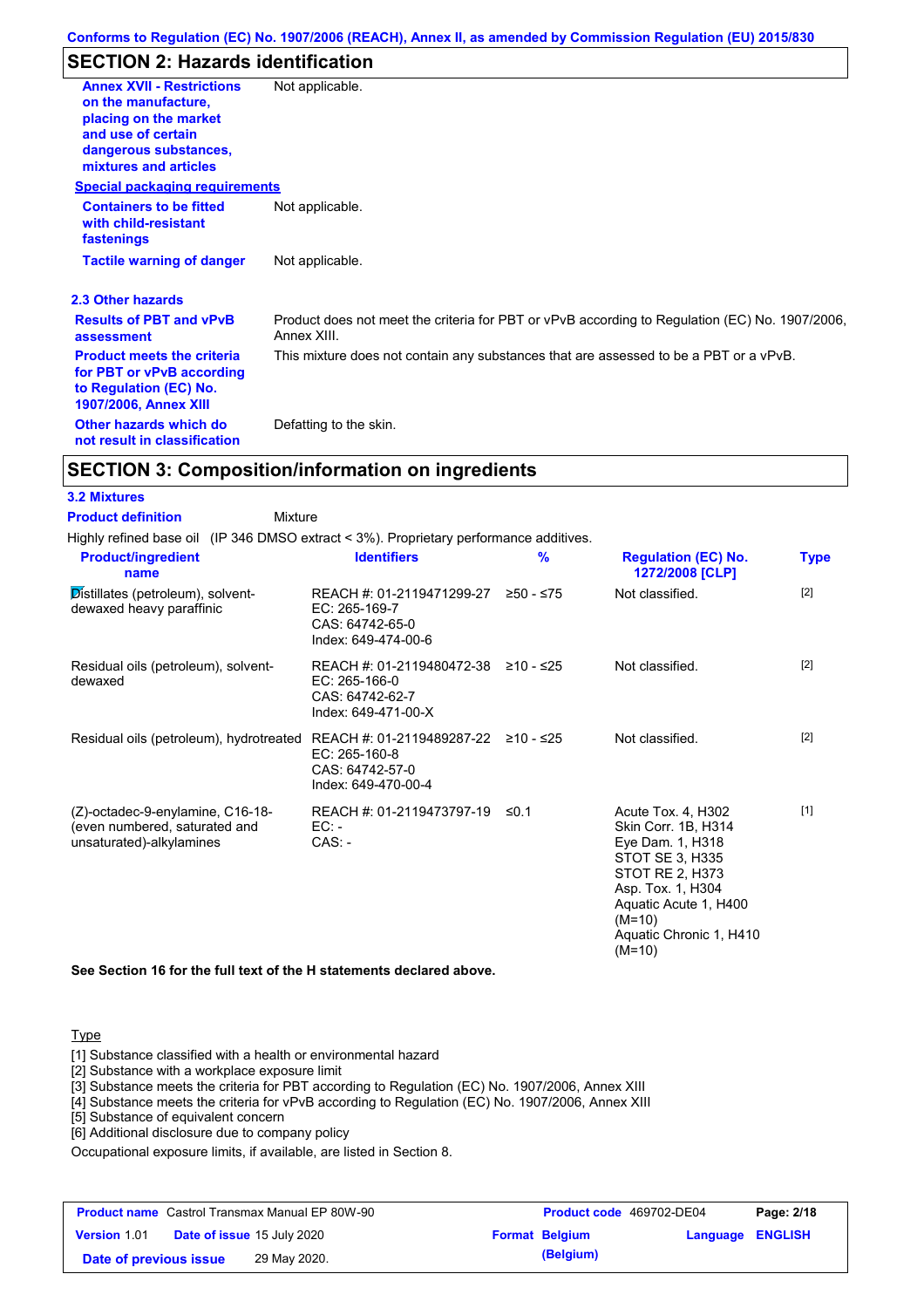### **SECTION 4: First aid measures**

| <b>4.1 Description of first aid measures</b> |                                                                                                                                                                                                                                                               |
|----------------------------------------------|---------------------------------------------------------------------------------------------------------------------------------------------------------------------------------------------------------------------------------------------------------------|
| Eye contact                                  | In case of contact, immediately flush eyes with plenty of water for at least 15 minutes. Eyelids<br>should be held away from the eyeball to ensure thorough rinsing. Check for and remove any<br>contact lenses. Get medical attention.                       |
| <b>Skin contact</b>                          | Wash skin thoroughly with soap and water or use recognised skin cleanser. Remove<br>contaminated clothing and shoes. Wash clothing before reuse. Clean shoes thoroughly before<br>reuse. Get medical attention if irritation develops.                        |
| <b>Inhalation</b>                            | If inhaled, remove to fresh air. Get medical attention if symptoms occur.                                                                                                                                                                                     |
| <b>Ingestion</b>                             | Do not induce vomiting unless directed to do so by medical personnel. Never give anything by<br>mouth to an unconscious person. If unconscious, place in recovery position and get medical<br>attention immediately. Get medical attention if symptoms occur. |
| <b>Protection of first-aiders</b>            | No action shall be taken involving any personal risk or without suitable training. It may be<br>dangerous to the person providing aid to give mouth-to-mouth resuscitation.                                                                                   |

#### **4.2 Most important symptoms and effects, both acute and delayed**

See Section 11 for more detailed information on health effects and symptoms.

| <b>Potential acute health effects</b> |                                                                                                                   |
|---------------------------------------|-------------------------------------------------------------------------------------------------------------------|
| <b>Inhalation</b>                     | Vapour inhalation under ambient conditions is not normally a problem due to low vapour<br>pressure.               |
| <b>Ingestion</b>                      | No known significant effects or critical hazards.                                                                 |
| <b>Skin contact</b>                   | Defatting to the skin. May cause skin dryness and irritation.                                                     |
| Eye contact                           | No known significant effects or critical hazards.                                                                 |
|                                       | Delayed and immediate effects as well as chronic effects from short and long-term exposure                        |
| <b>Inhalation</b>                     | Overexposure to the inhalation of airborne droplets or aerosols may cause irritation of the<br>respiratory tract. |
| <b>Ingestion</b>                      | Ingestion of large quantities may cause nausea and diarrhoea.                                                     |
| <b>Skin contact</b>                   | Prolonged or repeated contact can defat the skin and lead to irritation and/or dermatitis.                        |
| Eye contact                           | Potential risk of transient stinging or redness if accidental eye contact occurs.                                 |

#### **4.3 Indication of any immediate medical attention and special treatment needed**

**Notes to physician** Treatment should in general be symptomatic and directed to relieving any effects.

# **SECTION 5: Firefighting measures**

| 5.1 Extinguishing media                                   |                                                                                                                                                                                                                                                                                                                                                                                       |  |  |  |  |
|-----------------------------------------------------------|---------------------------------------------------------------------------------------------------------------------------------------------------------------------------------------------------------------------------------------------------------------------------------------------------------------------------------------------------------------------------------------|--|--|--|--|
| <b>Suitable extinguishing</b><br>media                    | Use foam or all-purpose dry chemical to extinguish.                                                                                                                                                                                                                                                                                                                                   |  |  |  |  |
| <b>Unsuitable extinguishing</b><br>media                  | Do not use water jet. The use of a water jet may cause the fire to spread by splashing the<br>burning product.                                                                                                                                                                                                                                                                        |  |  |  |  |
| 5.2 Special hazards arising from the substance or mixture |                                                                                                                                                                                                                                                                                                                                                                                       |  |  |  |  |
| <b>Hazards from the</b><br>substance or mixture           | In a fire or if heated, a pressure increase will occur and the container may burst.                                                                                                                                                                                                                                                                                                   |  |  |  |  |
| <b>Hazardous combustion</b>                               | Combustion products may include the following:                                                                                                                                                                                                                                                                                                                                        |  |  |  |  |
| products                                                  | carbon oxides (CO, CO <sub>2</sub> ) (carbon monoxide, carbon dioxide)                                                                                                                                                                                                                                                                                                                |  |  |  |  |
| 5.3 Advice for firefighters                               |                                                                                                                                                                                                                                                                                                                                                                                       |  |  |  |  |
| <b>Special precautions for</b><br>fire-fighters           | No action shall be taken involving any personal risk or without suitable training. Promptly<br>isolate the scene by removing all persons from the vicinity of the incident if there is a fire. This<br>material is harmful to aquatic organisms. Fire water contaminated with this material must be<br>contained and prevented from being discharged to any waterway, sewer or drain. |  |  |  |  |
| <b>Special protective</b><br>equipment for fire-fighters  | Fire-fighters should wear appropriate protective equipment and self-contained breathing<br>apparatus (SCBA) with a full face-piece operated in positive pressure mode. Clothing for fire-<br>fighters (including helmets, protective boots and gloves) conforming to European standard EN<br>469 will provide a basic level of protection for chemical incidents.                     |  |  |  |  |

|                        | <b>Product name</b> Castrol Transmax Manual EP 80W-90 | <b>Product code</b> 469702-DE04 |                  | Page: 3/18 |
|------------------------|-------------------------------------------------------|---------------------------------|------------------|------------|
| Version 1.01           | <b>Date of issue 15 July 2020</b>                     | <b>Format Belgium</b>           | Language ENGLISH |            |
| Date of previous issue | 29 May 2020.                                          | (Belgium)                       |                  |            |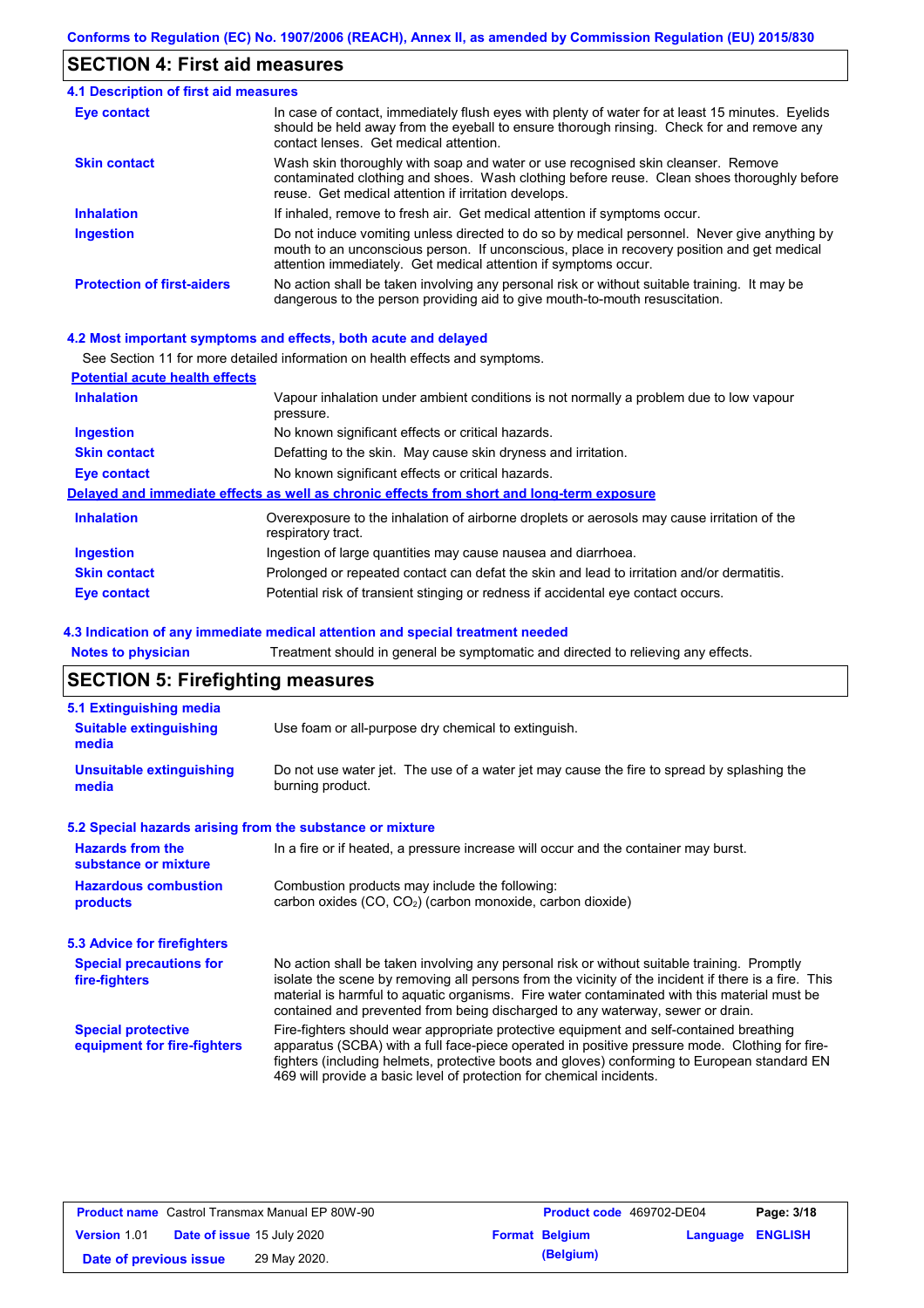# **SECTION 6: Accidental release measures**

|                                                  | 6.1 Personal precautions, protective equipment and emergency procedures                                                                                                                                                                                                                                                                                                                                                                                                                                               |
|--------------------------------------------------|-----------------------------------------------------------------------------------------------------------------------------------------------------------------------------------------------------------------------------------------------------------------------------------------------------------------------------------------------------------------------------------------------------------------------------------------------------------------------------------------------------------------------|
| For non-emergency<br>personnel                   | Contact emergency personnel. No action shall be taken involving any personal risk or without<br>suitable training. Evacuate surrounding areas. Keep unnecessary and unprotected personnel<br>from entering. Do not touch or walk through spilt material. Floors may be slippery; use care to<br>avoid falling. Avoid breathing vapour or mist. Provide adequate ventilation. Put on<br>appropriate personal protective equipment.                                                                                     |
| For emergency responders                         | Entry into a confined space or poorly ventilated area contaminated with vapour, mist or fume is<br>extremely hazardous without the correct respiratory protective equipment and a safe system of<br>work. Wear self-contained breathing apparatus. Wear a suitable chemical protective suit.<br>Chemical resistant boots. See also the information in "For non-emergency personnel".                                                                                                                                  |
| <b>6.2 Environmental</b><br><b>precautions</b>   | Avoid dispersal of spilt material and runoff and contact with soil, waterways, drains and sewers.<br>Inform the relevant authorities if the product has caused environmental pollution (sewers,<br>waterways, soil or air). Water polluting material. May be harmful to the environment if released<br>in large quantities.                                                                                                                                                                                           |
|                                                  | 6.3 Methods and material for containment and cleaning up                                                                                                                                                                                                                                                                                                                                                                                                                                                              |
| <b>Small spill</b>                               | Stop leak if without risk. Move containers from spill area. Absorb with an inert material and<br>place in an appropriate waste disposal container. Dispose of via a licensed waste disposal<br>contractor.                                                                                                                                                                                                                                                                                                            |
| <b>Large spill</b>                               | Stop leak if without risk. Move containers from spill area. Approach the release from upwind.<br>Prevent entry into sewers, water courses, basements or confined areas. Contain and collect<br>spillage with non-combustible, absorbent material e.g. sand, earth, vermiculite or diatomaceous<br>earth and place in container for disposal according to local regulations. Contaminated<br>absorbent material may pose the same hazard as the spilt product. Dispose of via a licensed<br>waste disposal contractor. |
| <b>6.4 Reference to other</b><br><b>sections</b> | See Section 1 for emergency contact information.<br>See Section 5 for firefighting measures.<br>See Section 8 for information on appropriate personal protective equipment.<br>See Section 12 for environmental precautions.<br>See Section 13 for additional waste treatment information.                                                                                                                                                                                                                            |

# **SECTION 7: Handling and storage**

The information in this section contains generic advice and guidance. The list of Identified Uses in Section 1 should be consulted for any available use-specific information provided in the Exposure Scenario(s).

| 7.1 Precautions for safe handling                                                    |                                                                                                                                                                                                                                                                                                                                                                                                                                                                                                                                                               |
|--------------------------------------------------------------------------------------|---------------------------------------------------------------------------------------------------------------------------------------------------------------------------------------------------------------------------------------------------------------------------------------------------------------------------------------------------------------------------------------------------------------------------------------------------------------------------------------------------------------------------------------------------------------|
| <b>Protective measures</b>                                                           | Put on appropriate personal protective equipment. Do not ingest. Avoid contact with eyes, skin<br>and clothing. Avoid breathing vapour or mist. Avoid contact of spilt material and runoff with<br>soil and surface waterways. Keep in the original container or an approved alternative made<br>from a compatible material, kept tightly closed when not in use. Do not reuse container. Empty<br>containers retain product residue and can be hazardous.                                                                                                    |
| <b>Advice on general</b><br>occupational hygiene                                     | Eating, drinking and smoking should be prohibited in areas where this material is handled,<br>stored and processed. Wash thoroughly after handling. Remove contaminated clothing and<br>protective equipment before entering eating areas. See also Section 8 for additional<br>information on hygiene measures.                                                                                                                                                                                                                                              |
| <b>7.2 Conditions for safe</b><br>storage, including any<br><i>incompatibilities</i> | Store in accordance with local regulations. Store in a dry, cool and well-ventilated area, away<br>from incompatible materials (see Section 10). Keep away from heat and direct sunlight. Keep<br>container tightly closed and sealed until ready for use. Containers that have been opened must<br>be carefully resealed and kept upright to prevent leakage. Store and use only in equipment/<br>containers designed for use with this product. Do not store in unlabelled containers. Use<br>appropriate containment to avoid environmental contamination. |
| <b>Not suitable</b>                                                                  | Prolonged exposure to elevated temperature                                                                                                                                                                                                                                                                                                                                                                                                                                                                                                                    |
| 7.3 Specific end use(s)                                                              |                                                                                                                                                                                                                                                                                                                                                                                                                                                                                                                                                               |
| <b>Recommendations</b>                                                               | See section 1.2 and Exposure scenarios in annex, if applicable.                                                                                                                                                                                                                                                                                                                                                                                                                                                                                               |

| <b>Product name</b> Castrol Transmax Manual EP 80W-90 |                                   | Product code 469702-DE04 |                         | Page: 4/18 |
|-------------------------------------------------------|-----------------------------------|--------------------------|-------------------------|------------|
| <b>Version 1.01</b>                                   | <b>Date of issue 15 July 2020</b> | <b>Format Belgium</b>    | <b>Language ENGLISH</b> |            |
| Date of previous issue                                | 29 May 2020.                      | (Belgium)                |                         |            |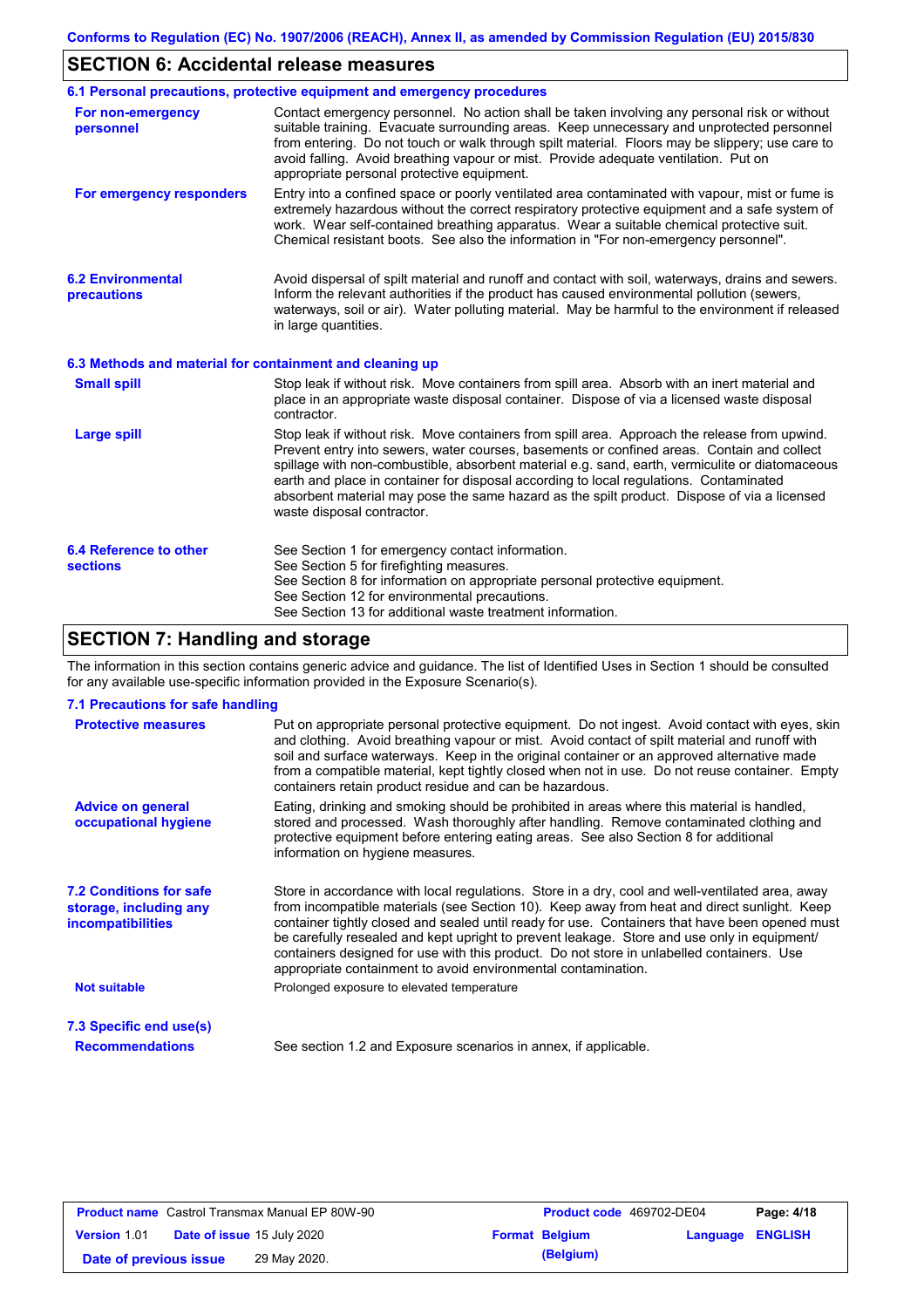#### **SECTION 8: Exposure controls/personal protection**

**The information in this section contains generic advice and guidance. The list of Identified Uses in Section 1 should be consulted for any available use-specific information provided in the Exposure Scenario(s).**

| <b>Occupational exposure limits</b>                                                                                                                   |  | No exposure limit value known.                                                                                                                                                                                                                                                                                                                                                                                                                                                                                                                                                                                                                                                                                                                                                                                                                                                                                                                                                                                             |  |  |
|-------------------------------------------------------------------------------------------------------------------------------------------------------|--|----------------------------------------------------------------------------------------------------------------------------------------------------------------------------------------------------------------------------------------------------------------------------------------------------------------------------------------------------------------------------------------------------------------------------------------------------------------------------------------------------------------------------------------------------------------------------------------------------------------------------------------------------------------------------------------------------------------------------------------------------------------------------------------------------------------------------------------------------------------------------------------------------------------------------------------------------------------------------------------------------------------------------|--|--|
| <b>Product/ingredient name</b>                                                                                                                        |  | <b>Exposure limit values</b>                                                                                                                                                                                                                                                                                                                                                                                                                                                                                                                                                                                                                                                                                                                                                                                                                                                                                                                                                                                               |  |  |
| Distillates (petroleum), solvent-dewaxed heavy<br>paraffinic<br>Residual oils (petroleum), solvent-dewaxed<br>Residual oils (petroleum), hydrotreated |  | Limit values (Belgium).                                                                                                                                                                                                                                                                                                                                                                                                                                                                                                                                                                                                                                                                                                                                                                                                                                                                                                                                                                                                    |  |  |
|                                                                                                                                                       |  | TWA: 5 mg/m <sup>3</sup> 8 hours. Issued/Revised: 10/2002 Form: Mist<br>STEL: 10 mg/m <sup>3</sup> 15 minutes. Issued/Revised: 10/2002 Form: Mist                                                                                                                                                                                                                                                                                                                                                                                                                                                                                                                                                                                                                                                                                                                                                                                                                                                                          |  |  |
|                                                                                                                                                       |  | Limit values (Belgium).<br>TWA: 5 mg/m <sup>3</sup> 8 hours. Issued/Revised: 10/2002 Form: Mist<br>STEL: 10 mg/m <sup>3</sup> 15 minutes. Issued/Revised: 10/2002 Form: Mist                                                                                                                                                                                                                                                                                                                                                                                                                                                                                                                                                                                                                                                                                                                                                                                                                                               |  |  |
|                                                                                                                                                       |  | Limit values (Belgium).<br>TWA: 5 mg/m <sup>3</sup> 8 hours. Issued/Revised: 10/2002 Form: Mist<br>STEL: 10 mg/m <sup>3</sup> 15 minutes. Issued/Revised: 10/2002 Form: Mist                                                                                                                                                                                                                                                                                                                                                                                                                                                                                                                                                                                                                                                                                                                                                                                                                                               |  |  |
| guidance only.                                                                                                                                        |  | Whilst specific OELs for certain components may be shown in this section, other components may be present in any mist,<br>vapour or dust produced. Therefore, the specific OELs may not be applicable to the product as a whole and are provided for                                                                                                                                                                                                                                                                                                                                                                                                                                                                                                                                                                                                                                                                                                                                                                       |  |  |
| <b>Recommended monitoring</b><br>procedures                                                                                                           |  | If this product contains ingredients with exposure limits, personal, workplace atmosphere or<br>biological monitoring may be required to determine the effectiveness of the ventilation or other<br>control measures and/or the necessity to use respiratory protective equipment. Reference<br>should be made to monitoring standards, such as the following: European Standard EN 689<br>(Workplace atmospheres - Guidance for the assessment of exposure by inhalation to chemical<br>agents for comparison with limit values and measurement strategy) European Standard EN<br>14042 (Workplace atmospheres - Guide for the application and use of procedures for the<br>assessment of exposure to chemical and biological agents) European Standard EN 482<br>(Workplace atmospheres - General requirements for the performance of procedures for the<br>measurement of chemical agents) Reference to national guidance documents for methods for<br>the determination of hazardous substances will also be required. |  |  |
| <b>Derived No Effect Level</b><br>No DNELs/DMELs available.                                                                                           |  |                                                                                                                                                                                                                                                                                                                                                                                                                                                                                                                                                                                                                                                                                                                                                                                                                                                                                                                                                                                                                            |  |  |
| <b>Predicted No Effect Concentration</b><br>No PNECs available                                                                                        |  |                                                                                                                                                                                                                                                                                                                                                                                                                                                                                                                                                                                                                                                                                                                                                                                                                                                                                                                                                                                                                            |  |  |
| <b>8.2 Exposure controls</b>                                                                                                                          |  |                                                                                                                                                                                                                                                                                                                                                                                                                                                                                                                                                                                                                                                                                                                                                                                                                                                                                                                                                                                                                            |  |  |
| <b>Appropriate engineering</b><br><b>controls</b>                                                                                                     |  | Provide exhaust ventilation or other engineering controls to keep the relevant airborne<br>concentrations below their respective occupational exposure limits.<br>All activities involving chemicals should be assessed for their risks to health, to ensure<br>exposures are adequately controlled. Personal protective equipment should only be considered                                                                                                                                                                                                                                                                                                                                                                                                                                                                                                                                                                                                                                                               |  |  |

Personal protective equipment should conform to appropriate standards, be suitable for use, be kept in good condition and properly maintained. Your supplier of personal protective equipment should be consulted for advice on selection and appropriate standards. For further information contact your national organisation for standards. The final choice of protective equipment will depend upon a risk assessment. It is important to ensure that all items of personal protective equipment are compatible. Wash hands, forearms and face thoroughly after handling chemical products, before eating, smoking and using the lavatory and at the end of the working period. Ensure that eyewash **Hygiene measures Individual protection measures**

after other forms of control measures (e.g. engineering controls) have been suitably evaluated.

In case of insufficient ventilation, wear suitable respiratory equipment. The correct choice of respiratory protection depends upon the chemicals being handled, the conditions of work and use, and the condition of the respiratory equipment. Safety procedures should be developed for each intended application. Respiratory protection equipment should therefore be chosen in consultation with the supplier/manufacturer and with a full assessment of the working conditions. **Eye/face protection** Safety glasses with side shields. **Respiratory protection** stations and safety showers are close to the workstation location.

# **Skin protection**

|                        | <b>Product name</b> Castrol Transmax Manual EP 80W-90 | <b>Product code</b> 469702-DE04 |                         | Page: 5/18 |
|------------------------|-------------------------------------------------------|---------------------------------|-------------------------|------------|
| <b>Version 1.01</b>    | <b>Date of issue 15 July 2020</b>                     | <b>Format Belgium</b>           | <b>Language ENGLISH</b> |            |
| Date of previous issue | 29 May 2020.                                          | (Belgium)                       |                         |            |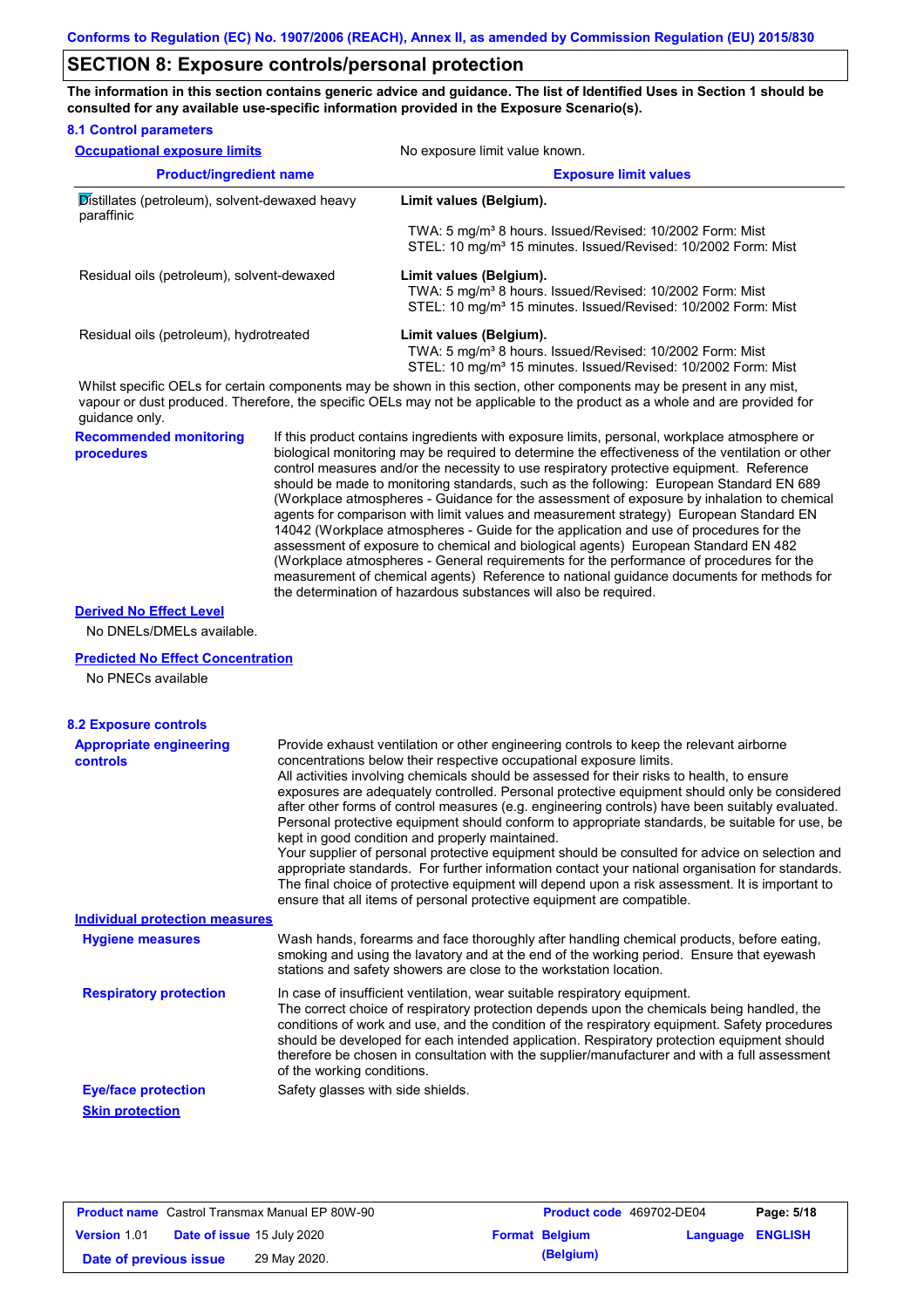#### **SECTION 8: Exposure controls/personal protection**

**Hand protection** 

|  | <b>General Information:</b> |
|--|-----------------------------|
|--|-----------------------------|

Because specific work environments and material handling practices vary, safety procedures should be developed for each intended application. The correct choice of protective gloves depends upon the chemicals being handled, and the conditions of work and use. Most gloves provide protection for only a limited time before they must be discarded and replaced (even the best chemically resistant gloves will break down after repeated chemical exposures).

Gloves should be chosen in consultation with the supplier / manufacturer and taking account of a full assessment of the working conditions.

Recommended: Nitrile gloves. **Breakthrough time:**

Breakthrough time data are generated by glove manufacturers under laboratory test conditions and represent how long a glove can be expected to provide effective permeation resistance. It is important when following breakthrough time recommendations that actual workplace conditions are taken into account. Always consult with your glove supplier for up-to-date technical information on breakthrough times for the recommended glove type. Our recommendations on the selection of gloves are as follows:

Continuous contact:

Gloves with a minimum breakthrough time of 240 minutes, or >480 minutes if suitable gloves can be obtained.

If suitable gloves are not available to offer that level of protection, gloves with shorter breakthrough times may be acceptable as long as appropriate glove maintenance and replacement regimes are determined and adhered to.

Short-term / splash protection:

Recommended breakthrough times as above.

It is recognised that for short-term, transient exposures, gloves with shorter breakthrough times may commonly be used. Therefore, appropriate maintenance and replacement regimes must be determined and rigorously followed.

#### **Glove Thickness:**

For general applications, we recommend gloves with a thickness typically greater than 0.35 mm.

It should be emphasised that glove thickness is not necessarily a good predictor of glove resistance to a specific chemical, as the permeation efficiency of the glove will be dependent on the exact composition of the glove material. Therefore, glove selection should also be based on consideration of the task requirements and knowledge of breakthrough times. Glove thickness may also vary depending on the glove manufacturer, the glove type and the glove model. Therefore, the manufacturers' technical data should always be taken into account to ensure selection of the most appropriate glove for the task.

Note: Depending on the activity being conducted, gloves of varying thickness may be required for specific tasks. For example:

 • Thinner gloves (down to 0.1 mm or less) may be required where a high degree of manual dexterity is needed. However, these gloves are only likely to give short duration protection and would normally be just for single use applications, then disposed of.

 • Thicker gloves (up to 3 mm or more) may be required where there is a mechanical (as well as a chemical) risk i.e. where there is abrasion or puncture potential.

**Skin and body**

Use of protective clothing is good industrial practice.

Personal protective equipment for the body should be selected based on the task being performed and the risks involved and should be approved by a specialist before handling this product.

Cotton or polyester/cotton overalls will only provide protection against light superficial contamination that will not soak through to the skin. Overalls should be laundered on a regular basis. When the risk of skin exposure is high (e.g. when cleaning up spillages or if there is a risk of splashing) then chemical resistant aprons and/or impervious chemical suits and boots will be required.

|                        | <b>Product name</b> Castrol Transmax Manual EP 80W-90 | Product code 469702-DE04<br>Page: 6/18           |  |
|------------------------|-------------------------------------------------------|--------------------------------------------------|--|
| <b>Version 1.01</b>    | <b>Date of issue 15 July 2020</b>                     | <b>Language ENGLISH</b><br><b>Format Belgium</b> |  |
| Date of previous issue | 29 May 2020.                                          | (Belgium)                                        |  |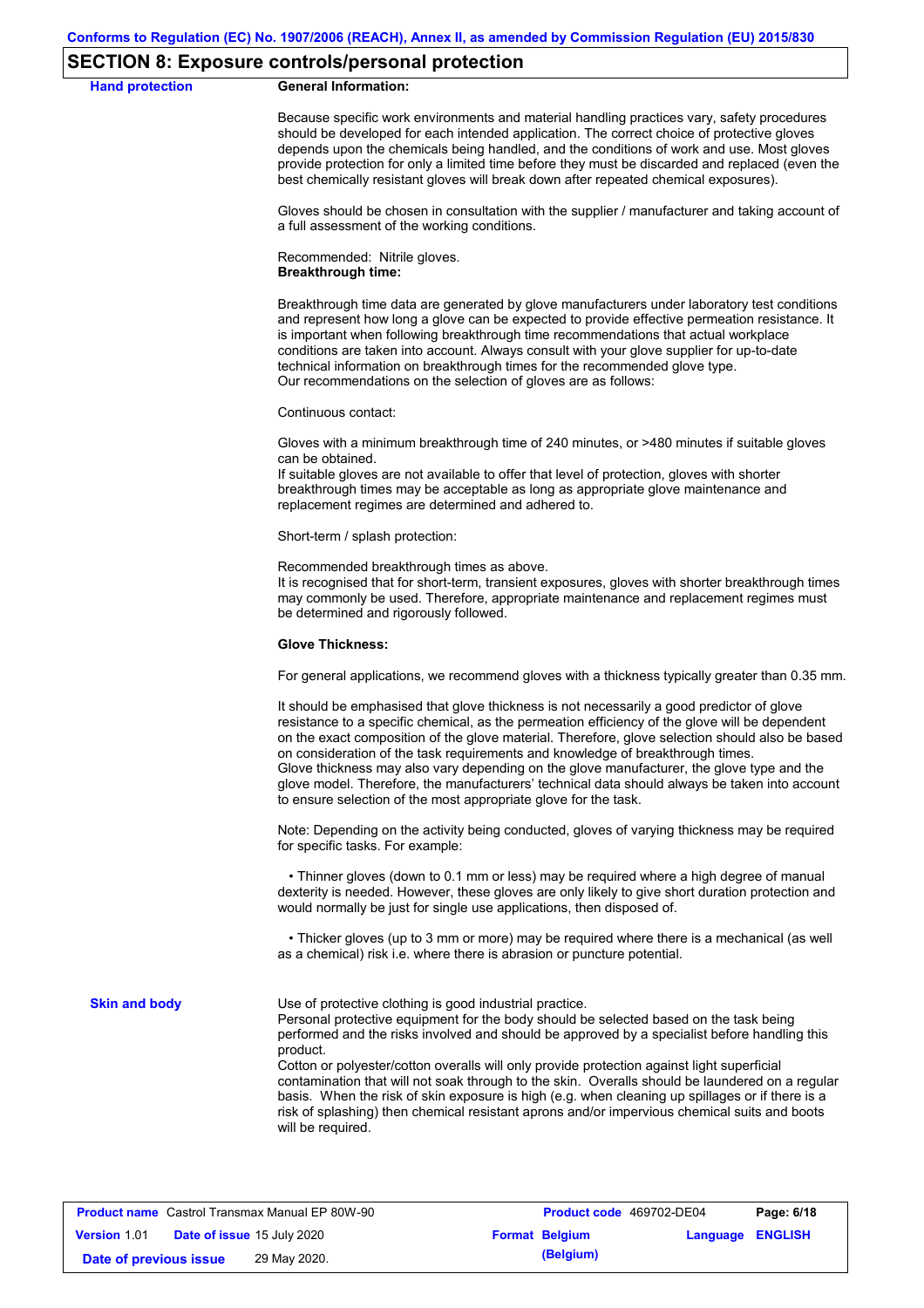# **SECTION 8: Exposure controls/personal protection**

| <b>Refer to standards:</b>                | Respiratory protection: EN 529<br>Gloves: EN 420, EN 374<br>Eye protection: EN 166<br>Filtering half-mask: EN 149<br>Filtering half-mask with valve: EN 405<br>Half-mask: EN 140 plus filter<br>Full-face mask: EN 136 plus filter<br>Particulate filters: EN 143<br>Gas/combined filters: EN 14387                           |
|-------------------------------------------|-------------------------------------------------------------------------------------------------------------------------------------------------------------------------------------------------------------------------------------------------------------------------------------------------------------------------------|
| <b>Environmental exposure</b><br>controls | Emissions from ventilation or work process equipment should be checked to ensure they<br>comply with the requirements of environmental protection legislation. In some cases, fume<br>scrubbers, filters or engineering modifications to the process equipment will be necessary to<br>reduce emissions to acceptable levels. |

# **SECTION 9: Physical and chemical properties**

#### **9.1 Information on basic physical and chemical properties**

| <b>Appearance</b>                                      |                                                                                                                                             |
|--------------------------------------------------------|---------------------------------------------------------------------------------------------------------------------------------------------|
| <b>Physical state</b>                                  | Liquid.                                                                                                                                     |
| <b>Colour</b>                                          | Amber.                                                                                                                                      |
| <b>Odour</b>                                           | Not available.                                                                                                                              |
| <b>Odour threshold</b>                                 | Not available.                                                                                                                              |
| pH                                                     | Not available.                                                                                                                              |
| <b>Melting point/freezing point</b>                    | Not available.                                                                                                                              |
| Initial boiling point and boiling<br>range             | Not available.                                                                                                                              |
| <b>Pour point</b>                                      | $-30 °C$                                                                                                                                    |
| <b>Flash point</b>                                     | Open cup: 234°C (453.2°F) [Cleveland.]                                                                                                      |
| <b>Evaporation rate</b>                                | Not available.                                                                                                                              |
| <b>Flammability (solid, gas)</b>                       | Not available.                                                                                                                              |
| <b>Upper/lower flammability or</b><br>explosive limits | Not available.                                                                                                                              |
| <b>Vapour pressure</b>                                 | Not available.                                                                                                                              |
| <b>Vapour density</b>                                  | Not available.                                                                                                                              |
| <b>Relative density</b>                                | Not available.                                                                                                                              |
| <b>Density</b>                                         | <1000 kg/m <sup>3</sup> (<1 g/cm <sup>3</sup> ) at 15 <sup>°</sup> C                                                                        |
| Solubility(ies)                                        | insoluble in water.                                                                                                                         |
| <b>Partition coefficient: n-octanol/</b><br>water      | Not available.                                                                                                                              |
| <b>Auto-ignition temperature</b>                       | Not available.                                                                                                                              |
| <b>Decomposition temperature</b>                       | Not available.                                                                                                                              |
| <b>Viscosity</b>                                       | Kinematic: 138.5 mm <sup>2</sup> /s (138.5 cSt) at $40^{\circ}$ C<br>Kinematic: 13.8 to 14.2 mm <sup>2</sup> /s (13.8 to 14.2 cSt) at 100°C |
| <b>Explosive properties</b>                            | Not available.                                                                                                                              |
| <b>Oxidising properties</b>                            | Not available.                                                                                                                              |

#### **9.2 Other information**

No additional information.

| <b>SECTION 10: Stability and reactivity</b>           |                                                                                                                                                                         |                                                                                                 |          |                |  |  |
|-------------------------------------------------------|-------------------------------------------------------------------------------------------------------------------------------------------------------------------------|-------------------------------------------------------------------------------------------------|----------|----------------|--|--|
| <b>10.1 Reactivity</b>                                | materials for additional information.                                                                                                                                   | No specific test data available for this product. Refer to Conditions to avoid and Incompatible |          |                |  |  |
| <b>10.2 Chemical stability</b>                        | The product is stable.                                                                                                                                                  |                                                                                                 |          |                |  |  |
| 10.3 Possibility of<br>hazardous reactions            | Under normal conditions of storage and use, hazardous reactions will not occur.<br>Under normal conditions of storage and use, hazardous polymerisation will not occur. |                                                                                                 |          |                |  |  |
| <b>10.4 Conditions to avoid</b>                       | Avoid all possible sources of ignition (spark or flame).                                                                                                                |                                                                                                 |          |                |  |  |
| 10.5 Incompatible materials                           | Reactive or incompatible with the following materials: oxidising materials.                                                                                             |                                                                                                 |          |                |  |  |
| <b>Product name</b> Castrol Transmax Manual EP 80W-90 |                                                                                                                                                                         | <b>Product code</b> 469702-DE04                                                                 |          | Page: 7/18     |  |  |
| <b>Version 1.01</b><br>Date of issue 15 July 2020     |                                                                                                                                                                         | <b>Format Belgium</b>                                                                           | Language | <b>ENGLISH</b> |  |  |
| Date of previous issue                                | 29 May 2020.                                                                                                                                                            | (Belgium)                                                                                       |          |                |  |  |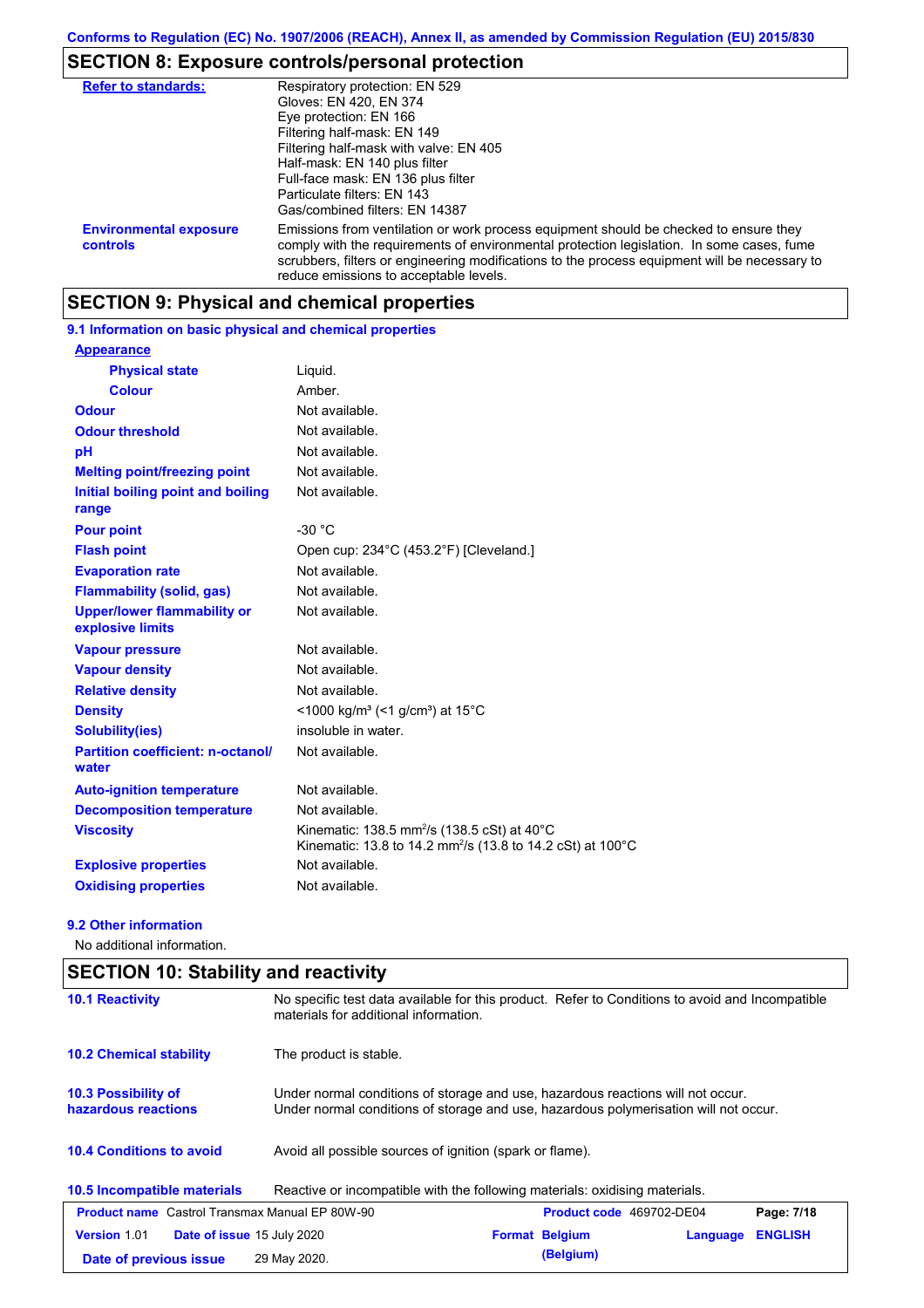# **SECTION 10: Stability and reactivity**

Under normal conditions of storage and use, hazardous decomposition products should not be produced.

# **decomposition products**

**10.6 Hazardous** 

### **SECTION 11: Toxicological information 11.1 Information on toxicological effects**

# **Acute toxicity estimates**

| <b>Product/ingredient name</b>                                                                                           |                                                                                                                             | Oral (mg/<br>kq | <b>Dermal</b><br>(mg/kg) | <b>Inhalation</b><br>(gases)<br>(ppm) | <b>Inhalation</b><br>(vapours)<br>(mg/l) | <b>Inhalation</b><br>(dusts<br>and mists)<br>(mg/l) |  |
|--------------------------------------------------------------------------------------------------------------------------|-----------------------------------------------------------------------------------------------------------------------------|-----------------|--------------------------|---------------------------------------|------------------------------------------|-----------------------------------------------------|--|
| (Z)-octadec-9-enylamine, C16-18-(even numbered,<br>saturated and unsaturated)-alkylamines                                |                                                                                                                             | 500             | N/A                      | N/A                                   | N/A                                      | N/A                                                 |  |
| <b>Information on likely</b><br>routes of exposure                                                                       | Routes of entry anticipated: Dermal, Inhalation.                                                                            |                 |                          |                                       |                                          |                                                     |  |
| <b>Potential acute health effects</b>                                                                                    |                                                                                                                             |                 |                          |                                       |                                          |                                                     |  |
| <b>Inhalation</b><br>Vapour inhalation under ambient conditions is not normally a problem due to low vapour<br>pressure. |                                                                                                                             |                 |                          |                                       |                                          |                                                     |  |
| <b>Ingestion</b>                                                                                                         | No known significant effects or critical hazards.                                                                           |                 |                          |                                       |                                          |                                                     |  |
| <b>Skin contact</b>                                                                                                      | Defatting to the skin. May cause skin dryness and irritation.                                                               |                 |                          |                                       |                                          |                                                     |  |
| <b>Eye contact</b>                                                                                                       | No known significant effects or critical hazards.                                                                           |                 |                          |                                       |                                          |                                                     |  |
| Symptoms related to the physical, chemical and toxicological characteristics                                             |                                                                                                                             |                 |                          |                                       |                                          |                                                     |  |
| <b>Inhalation</b>                                                                                                        | May be harmful by inhalation if exposure to vapour, mists or fumes resulting from thermal<br>decomposition products occurs. |                 |                          |                                       |                                          |                                                     |  |
| <b>Ingestion</b>                                                                                                         | No specific data.                                                                                                           |                 |                          |                                       |                                          |                                                     |  |
| <b>Skin contact</b>                                                                                                      | Adverse symptoms may include the following:<br>irritation<br>dryness<br>cracking                                            |                 |                          |                                       |                                          |                                                     |  |
| <b>Eye contact</b>                                                                                                       | No specific data.                                                                                                           |                 |                          |                                       |                                          |                                                     |  |
| Delayed and immediate effects as well as chronic effects from short and long-term exposure                               |                                                                                                                             |                 |                          |                                       |                                          |                                                     |  |
| <b>Inhalation</b>                                                                                                        | Overexposure to the inhalation of airborne droplets or aerosols may cause irritation of the<br>respiratory tract.           |                 |                          |                                       |                                          |                                                     |  |
| <b>Ingestion</b>                                                                                                         | Ingestion of large quantities may cause nausea and diarrhoea.                                                               |                 |                          |                                       |                                          |                                                     |  |
| <b>Skin contact</b>                                                                                                      | Prolonged or repeated contact can defat the skin and lead to irritation and/or dermatitis.                                  |                 |                          |                                       |                                          |                                                     |  |
| <b>Eye contact</b>                                                                                                       | Potential risk of transient stinging or redness if accidental eye contact occurs.                                           |                 |                          |                                       |                                          |                                                     |  |
| <b>Potential chronic health effects</b>                                                                                  |                                                                                                                             |                 |                          |                                       |                                          |                                                     |  |
| <b>General</b>                                                                                                           | No known significant effects or critical hazards.                                                                           |                 |                          |                                       |                                          |                                                     |  |
| <b>Carcinogenicity</b>                                                                                                   | No known significant effects or critical hazards.                                                                           |                 |                          |                                       |                                          |                                                     |  |
| <b>Mutagenicity</b>                                                                                                      | No known significant effects or critical hazards.                                                                           |                 |                          |                                       |                                          |                                                     |  |
| <b>Developmental effects</b>                                                                                             | No known significant effects or critical hazards.                                                                           |                 |                          |                                       |                                          |                                                     |  |
| <b>Fertility effects</b>                                                                                                 | No known significant effects or critical hazards.                                                                           |                 |                          |                                       |                                          |                                                     |  |

# **SECTION 12: Ecological information**

### **12.1 Toxicity**

**Environmental hazards** Harmful to aquatic life with long lasting effects.

#### **12.2 Persistence and degradability**

Expected to be biodegradable.

#### **12.3 Bioaccumulative potential**

This product is not expected to bioaccumulate through food chains in the environment.

| <b>12.4 Mobility in soil</b>                                  |                                                                      |
|---------------------------------------------------------------|----------------------------------------------------------------------|
| <b>Soil/water partition</b><br>coefficient (K <sub>oc</sub> ) | Not available.                                                       |
| <b>Mobility</b>                                               | Spillages may penetrate the soil causing ground water contamination. |

| <b>Product name</b> Castrol Transmax Manual EP 80W-90 |                                   | <b>Product code</b> 469702-DE04 |                  | Page: 8/18 |
|-------------------------------------------------------|-----------------------------------|---------------------------------|------------------|------------|
| <b>Version 1.01</b>                                   | <b>Date of issue 15 July 2020</b> | <b>Format Belgium</b>           | Language ENGLISH |            |
| Date of previous issue                                | 29 May 2020.                      | (Belgium)                       |                  |            |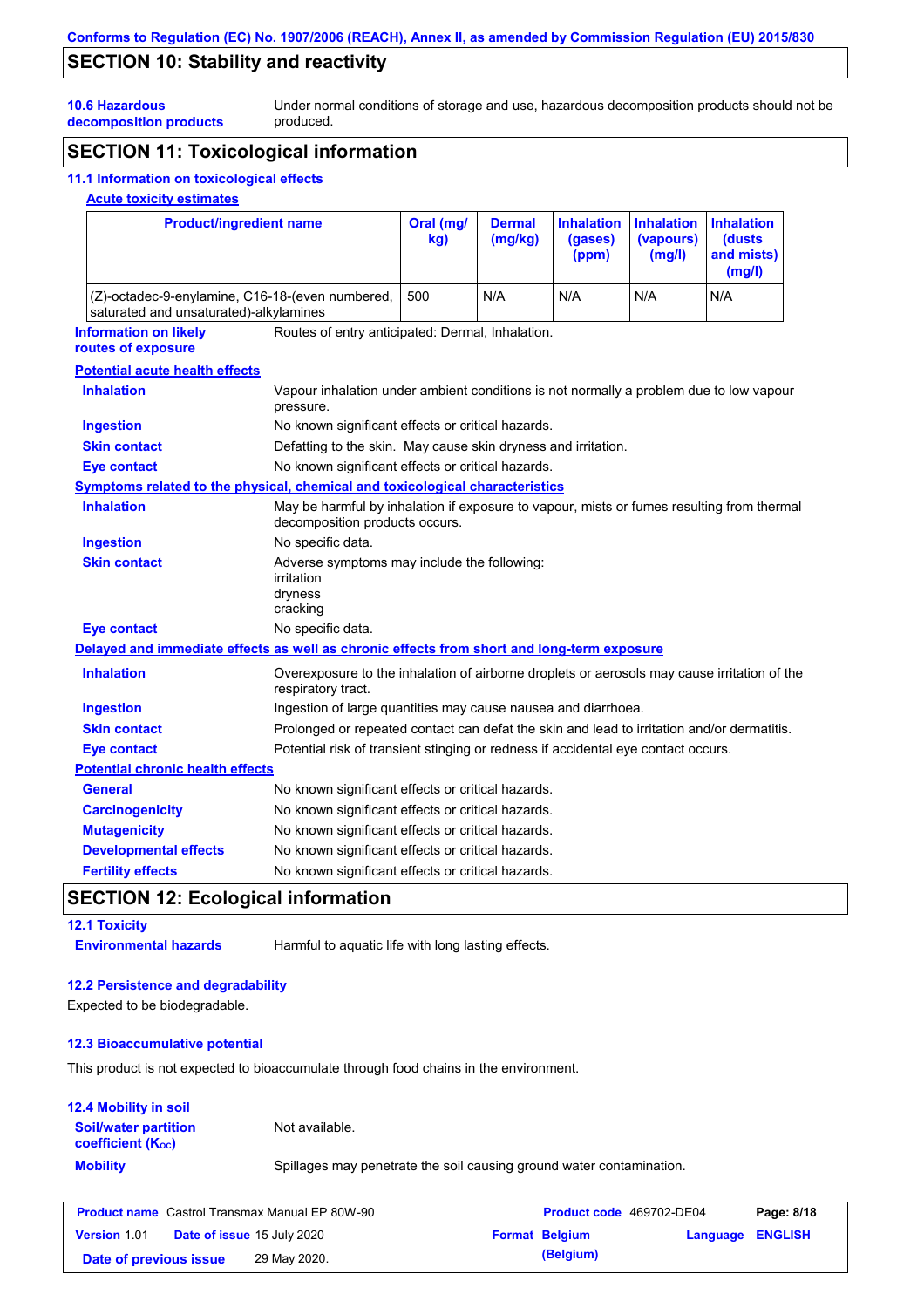| Conforms to Regulation (EC) No. 1907/2006 (REACH), Annex II, as amended by Commission Regulation (EU) 2015/830 |  |
|----------------------------------------------------------------------------------------------------------------|--|
|----------------------------------------------------------------------------------------------------------------|--|

### **SECTION 12: Ecological information**

**12.5 Results of PBT and vPvB assessment**

Product does not meet the criteria for PBT or vPvB according to Regulation (EC) No. 1907/2006, Annex XIII.

#### **12.6 Other adverse effects**

**Other ecological information**

Spills may form a film on water surfaces causing physical damage to organisms. Oxygen transfer could also be impaired.

#### **SECTION 13: Disposal considerations**

The information in this section contains generic advice and guidance. The list of Identified Uses in Section 1 should be consulted for any available use-specific information provided in the Exposure Scenario(s).

#### **13.1 Waste treatment methods**

#### **Product**

**Methods of disposal**

Where possible, arrange for product to be recycled. Dispose of via an authorised person/ licensed waste disposal contractor in accordance with local regulations.

#### **Hazardous waste** Yes.

| European waste catalogue (EWC) |                                                                 |  |
|--------------------------------|-----------------------------------------------------------------|--|
| Waste code                     | <b>Waste designation</b>                                        |  |
| 13 02 05*                      | mineral-based non-chlorinated engine, gear and lubricating oils |  |

However, deviation from the intended use and/or the presence of any potential contaminants may require an alternative waste disposal code to be assigned by the end user.

#### **Packaging**

| <b>Methods of disposal</b> | Where possible, arrange for product to be recycled. Dispose of via an authorised person/<br>licensed waste disposal contractor in accordance with local regulations.                                                                                                                                                                                                                                                                                                                            |
|----------------------------|-------------------------------------------------------------------------------------------------------------------------------------------------------------------------------------------------------------------------------------------------------------------------------------------------------------------------------------------------------------------------------------------------------------------------------------------------------------------------------------------------|
| <b>Special precautions</b> | This material and its container must be disposed of in a safe way. Care should be taken when<br>handling emptied containers that have not been cleaned or rinsed out. Empty containers or<br>liners may retain some product residues. Empty containers represent a fire hazard as they may<br>contain flammable product residues and vapour. Never weld, solder or braze empty containers.<br>Avoid dispersal of spilt material and runoff and contact with soil, waterways, drains and sewers. |
| <b>References</b>          | Commission 2014/955/EU<br>Directive 2008/98/EC                                                                                                                                                                                                                                                                                                                                                                                                                                                  |

# **SECTION 14: Transport information**

|                                           | <b>ADR/RID</b> | <b>ADN</b>     | <b>IMDG</b>    | <b>IATA</b>    |
|-------------------------------------------|----------------|----------------|----------------|----------------|
| 14.1 UN number                            | Not regulated. | Not regulated. | Not regulated. | Not regulated. |
| 14.2 UN proper<br>shipping name           |                |                |                |                |
| <b>14.3 Transport</b><br>hazard class(es) |                |                | ۰              |                |
| 14.4 Packing<br>group                     |                |                | -              |                |
| 14.5<br><b>Environmental</b><br>hazards   | No.            | No.            | No.            | No.            |
| <b>Additional</b><br><b>information</b>   |                |                |                |                |

**14.6 Special precautions for user** Not available.

**14.7 Transport in bulk according to Annex II of Marpol and the IBC Code**

Not available.

| <b>Product name</b> Castrol Transmax Manual EP 80W-90 |                                   | Product code 469702-DE04 |  | Page: 9/18            |                         |  |
|-------------------------------------------------------|-----------------------------------|--------------------------|--|-----------------------|-------------------------|--|
| <b>Version 1.01</b>                                   | <b>Date of issue 15 July 2020</b> |                          |  | <b>Format Belgium</b> | <b>Language ENGLISH</b> |  |
| Date of previous issue                                |                                   | 29 May 2020.             |  | (Belgium)             |                         |  |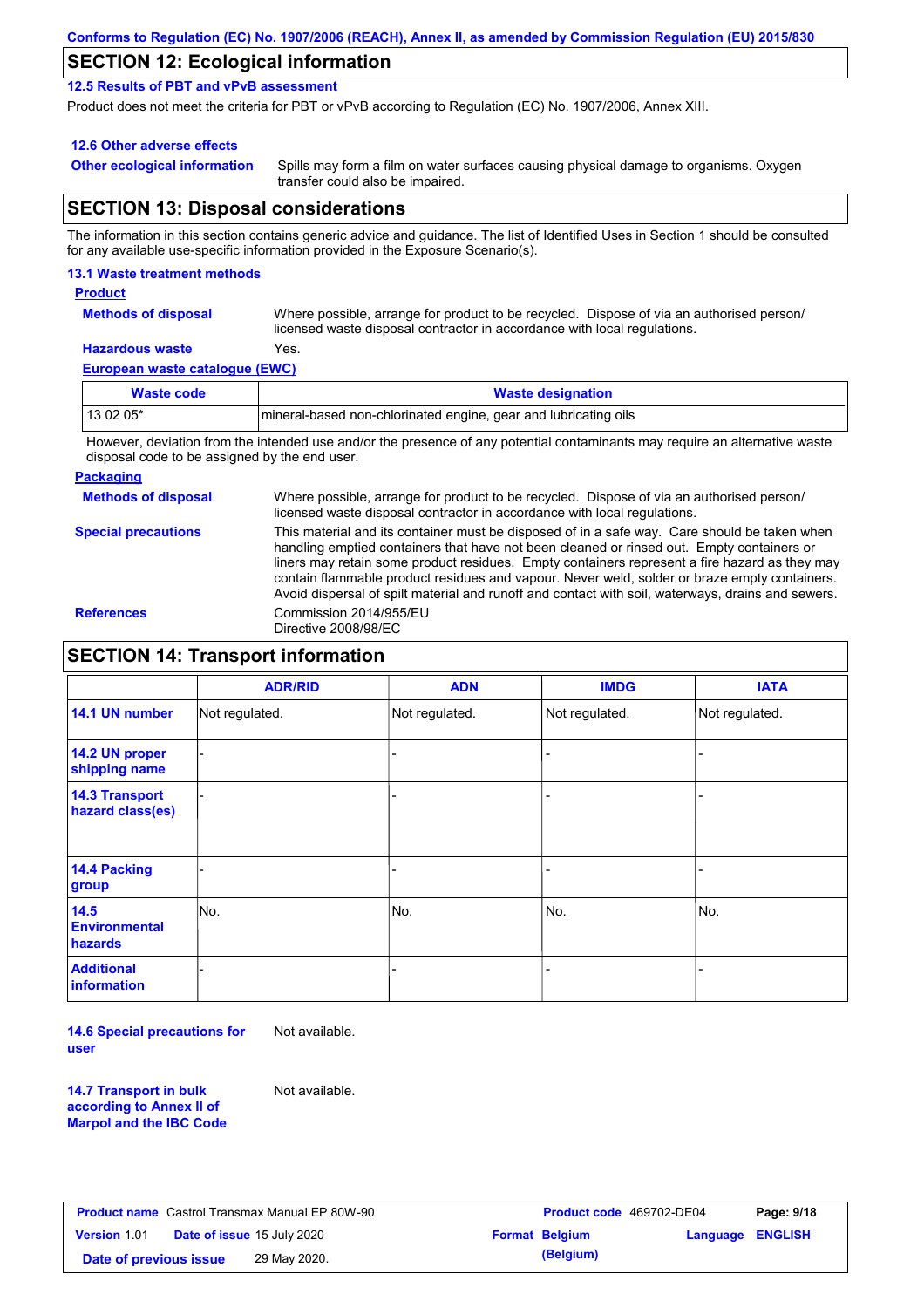# **SECTION 15: Regulatory information**

|                                                                 | 15.1 Safety, health and environmental regulations/legislation specific for the substance or mixture                            |
|-----------------------------------------------------------------|--------------------------------------------------------------------------------------------------------------------------------|
| EU Regulation (EC) No. 1907/2006 (REACH)                        |                                                                                                                                |
| Annex XIV - List of substances subject to authorisation         |                                                                                                                                |
| <b>Annex XIV</b>                                                |                                                                                                                                |
| None of the components are listed.                              |                                                                                                                                |
| <b>Substances of very high concern</b>                          |                                                                                                                                |
| None of the components are listed.                              |                                                                                                                                |
| <b>Other regulations</b>                                        |                                                                                                                                |
| <b>REACH Status</b>                                             | The company, as identified in Section 1, sells this product in the EU in compliance with the<br>current requirements of REACH. |
| <b>United States inventory</b><br>(TSCA 8b)                     | All components are active or exempted.                                                                                         |
| <b>Australia inventory (AICS)</b>                               | All components are listed or exempted.                                                                                         |
| <b>Canada inventory</b>                                         | All components are listed or exempted.                                                                                         |
| <b>China inventory (IECSC)</b>                                  | All components are listed or exempted.                                                                                         |
| <b>Japan inventory (ENCS)</b>                                   | All components are listed or exempted.                                                                                         |
| <b>Korea inventory (KECI)</b>                                   | All components are listed or exempted.                                                                                         |
| <b>Philippines inventory</b><br>(PICCS)                         | All components are listed or exempted.                                                                                         |
| <b>Taiwan Chemical</b><br><b>Substances Inventory</b><br>(TCSI) | All components are listed or exempted.                                                                                         |
| Ozone depleting substances (1005/2009/EU)<br>Not listed.        |                                                                                                                                |
| Prior Informed Consent (PIC) (649/2012/EU)                      |                                                                                                                                |
| Not listed.                                                     |                                                                                                                                |
| <b>EU - Water framework directive - Priority substances</b>     |                                                                                                                                |
| None of the components are listed.                              |                                                                                                                                |
| <b>Seveso Directive</b>                                         |                                                                                                                                |
|                                                                 |                                                                                                                                |

This product is not controlled under the Seveso Directive.

| <b>15.2 Chemical safety</b> | A Chemical Safety Assessment has been carried out for one or more of the substances within  |
|-----------------------------|---------------------------------------------------------------------------------------------|
| assessment                  | this mixture. A Chemical Safety Assessment has not been carried out for the mixture itself. |

# **SECTION 16: Other information**

| <b>Abbreviations and acronyms</b>                     | ADN = European Provisions concerning the International Carriage of Dangerous Goods by                                        |  |  |  |  |
|-------------------------------------------------------|------------------------------------------------------------------------------------------------------------------------------|--|--|--|--|
|                                                       | Inland Waterway                                                                                                              |  |  |  |  |
|                                                       | ADR = The European Agreement concerning the International Carriage of Dangerous Goods by<br>Road                             |  |  |  |  |
|                                                       | $ATE = Acute Toxicity Estimate$                                                                                              |  |  |  |  |
|                                                       | <b>BCF</b> = Bioconcentration Factor                                                                                         |  |  |  |  |
|                                                       | CAS = Chemical Abstracts Service                                                                                             |  |  |  |  |
|                                                       | CLP = Classification, Labelling and Packaging Regulation [Regulation (EC) No. 1272/2008]<br>CSA = Chemical Safety Assessment |  |  |  |  |
|                                                       | CSR = Chemical Safety Report                                                                                                 |  |  |  |  |
|                                                       | <b>DMEL = Derived Minimal Effect Level</b>                                                                                   |  |  |  |  |
|                                                       | DNEL = Derived No Effect Level                                                                                               |  |  |  |  |
|                                                       | EINECS = European Inventory of Existing Commercial chemical Substances                                                       |  |  |  |  |
|                                                       | ES = Exposure Scenario                                                                                                       |  |  |  |  |
|                                                       | EUH statement = CLP-specific Hazard statement                                                                                |  |  |  |  |
|                                                       | EWC = European Waste Catalogue                                                                                               |  |  |  |  |
|                                                       | GHS = Globally Harmonized System of Classification and Labelling of Chemicals                                                |  |  |  |  |
|                                                       | IATA = International Air Transport Association                                                                               |  |  |  |  |
|                                                       | IBC = Intermediate Bulk Container                                                                                            |  |  |  |  |
|                                                       | IMDG = International Maritime Dangerous Goods                                                                                |  |  |  |  |
|                                                       | LogPow = logarithm of the octanol/water partition coefficient                                                                |  |  |  |  |
|                                                       | MARPOL = International Convention for the Prevention of Pollution From Ships, 1973 as                                        |  |  |  |  |
|                                                       | modified by the Protocol of 1978. ("Marpol" = marine pollution)                                                              |  |  |  |  |
|                                                       | OECD = Organisation for Economic Co-operation and Development                                                                |  |  |  |  |
|                                                       | PBT = Persistent, Bioaccumulative and Toxic                                                                                  |  |  |  |  |
| <b>Product name</b> Castrol Transmax Manual EP 80W-90 | Page: 10/18<br><b>Product code</b> 469702-DE04                                                                               |  |  |  |  |
|                                                       |                                                                                                                              |  |  |  |  |

| <b>Version 1.01</b>    | <b>Date of issue 15 July 2020</b> | <b>Format Belgium</b> | Language ENGLISH |  |
|------------------------|-----------------------------------|-----------------------|------------------|--|
| Date of previous issue | 29 May 2020.                      | (Belgium)             |                  |  |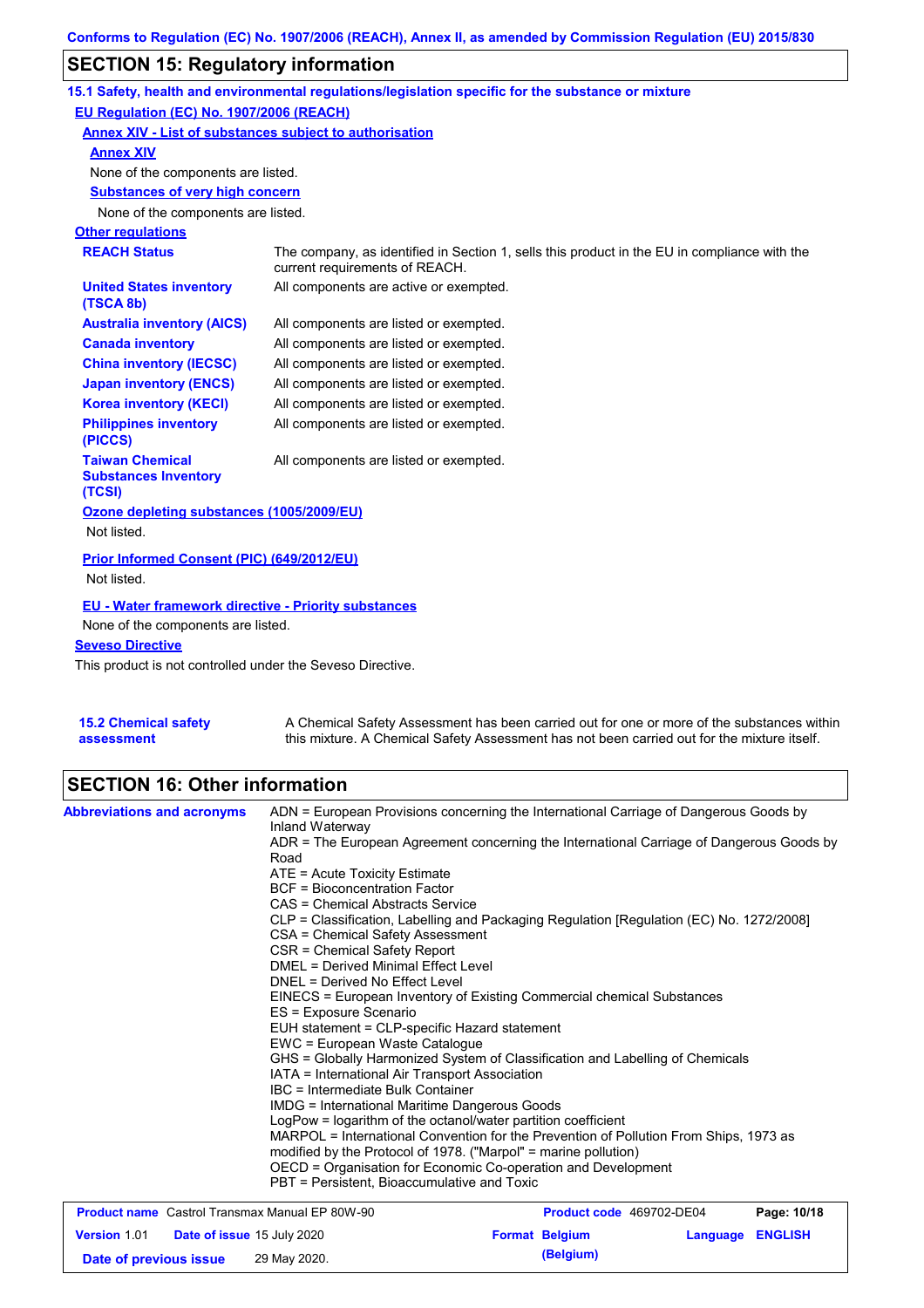#### **SECTION 16: Other information**

PNEC = Predicted No Effect Concentration REACH = Registration, Evaluation, Authorisation and Restriction of Chemicals Regulation [Regulation (EC) No. 1907/2006] RID = The Regulations concerning the International Carriage of Dangerous Goods by Rail RRN = REACH Registration Number SADT = Self-Accelerating Decomposition Temperature SVHC = Substances of Very High Concern STOT-RE = Specific Target Organ Toxicity - Repeated Exposure STOT-SE = Specific Target Organ Toxicity - Single Exposure TWA = Time weighted average UN = United Nations UVCB = Complex hydrocarbon substance VOC = Volatile Organic Compound vPvB = Very Persistent and Very Bioaccumulative Varies = may contain one or more of the following 64741-88-4 / RRN 01-2119488706-23, 64741-89-5 / RRN 01-2119487067-30, 64741-95-3 / RRN 01-2119487081-40, 64741-96-4/ RRN 01-2119483621-38, 64742-01-4 / RRN 01-2119488707-21, 64742-44-5 / RRN 01-2119985177-24, 64742-45-6, 64742-52-5 / RRN 01-2119467170-45, 64742-53-6 / RRN 01-2119480375-34, 64742-54-7 / RRN 01-2119484627-25, 64742-55-8 / RRN 01-2119487077-29, 64742-56-9 / RRN 01-2119480132-48, 64742-57-0 / RRN 01-2119489287-22, 64742-58-1, 64742-62-7 / RRN 01-2119480472-38, 64742-63-8, 64742-65-0 / RRN 01-2119471299-27, 64742-70-7 / RRN 01-2119487080-42, 72623-85-9 / RRN 01-2119555262-43, 72623-86-0 / RRN 01-2119474878-16, 72623-87-1 / RRN 01-2119474889-13

#### **Procedure used to derive the classification according to Regulation (EC) No. 1272/2008 [CLP/GHS]**

| <b>Classification</b>                                  |                                                                                                                                                                              | <b>Justification</b>                                                                                                                                                                                                                                                                                                                                                                                                                                   |
|--------------------------------------------------------|------------------------------------------------------------------------------------------------------------------------------------------------------------------------------|--------------------------------------------------------------------------------------------------------------------------------------------------------------------------------------------------------------------------------------------------------------------------------------------------------------------------------------------------------------------------------------------------------------------------------------------------------|
| Aquatic Chronic 3, H412                                |                                                                                                                                                                              | Calculation method                                                                                                                                                                                                                                                                                                                                                                                                                                     |
| <b>Full text of abbreviated H</b><br><b>statements</b> | H302<br>H304<br>H314<br>H318<br>H335<br>H373<br>H400<br>H410                                                                                                                 | Harmful if swallowed.<br>May be fatal if swallowed and enters airways.<br>Causes severe skin burns and eye damage.<br>Causes serious eye damage.<br>May cause respiratory irritation.<br>May cause damage to organs through prolonged or repeated<br>exposure.<br>Very toxic to aquatic life.<br>Very toxic to aquatic life with long lasting effects.                                                                                                 |
| <b>Full text of classifications</b><br>[CLP/GHS]       | Acute Tox. 4, H302<br>Aquatic Acute 1, H400<br>Aquatic Chronic 1, H410<br>Asp. Tox. 1, H304<br>Eye Dam. 1, H318<br>Skin Corr. 1B, H314<br>STOT RE 2, H373<br>STOT SE 3, H335 | ACUTE TOXICITY (oral) - Category 4<br>SHORT-TERM (ACUTE) AQUATIC HAZARD - Category 1<br>LONG-TERM (CHRONIC) AQUATIC HAZARD - Category 1<br><b>ASPIRATION HAZARD - Category 1</b><br>SERIOUS EYE DAMAGE/EYE IRRITATION - Category 1<br>SKIN CORROSION/IRRITATION - Category 1B<br>SPECIFIC TARGET ORGAN TOXICITY - REPEATED<br>EXPOSURE - Category 2<br>SPECIFIC TARGET ORGAN TOXICITY - SINGLE EXPOSURE<br>(Respiratory tract irritation) - Category 3 |
| <b>History</b>                                         |                                                                                                                                                                              |                                                                                                                                                                                                                                                                                                                                                                                                                                                        |
| Date of issue/Date of<br>revision                      | 15/07/2020.                                                                                                                                                                  |                                                                                                                                                                                                                                                                                                                                                                                                                                                        |
| Date of previous issue                                 | 29/05/2020.                                                                                                                                                                  |                                                                                                                                                                                                                                                                                                                                                                                                                                                        |
| <b>Prepared by</b>                                     | <b>Product Stewardship</b>                                                                                                                                                   |                                                                                                                                                                                                                                                                                                                                                                                                                                                        |

**Indicates information that has changed from previously issued version.**

#### **Notice to reader**

All reasonably practicable steps have been taken to ensure this data sheet and the health, safety and environmental information contained in it is accurate as of the date specified below. No warranty or representation, express or implied is made as to the accuracy or completeness of the data and information in this data sheet.

The data and advice given apply when the product is sold for the stated application or applications. You should not use the product other than for the stated application or applications without seeking advice from BP Group.

It is the user's obligation to evaluate and use this product safely and to comply with all applicable laws and regulations. The BP Group shall not be responsible for any damage or injury resulting from use, other than the stated product use of the material, from any failure to adhere to recommendations, or from any hazards inherent in the nature of the material. Purchasers of the product for supply to a third party for use at work, have a duty to take all necessary steps to ensure that any person handling or using the product is provided with the information in this sheet. Employers have a duty to tell employees and others who may be affected of any hazards described in this sheet and of any precautions that should be taken. You can contact the BP Group to ensure that this document is the most current available. Alteration of this document is strictly prohibited.

| <b>Product name</b> Castrol Transmax Manual EP 80W-90 |  | Product code 469702-DE04          |  | Page: 11/18           |                         |  |
|-------------------------------------------------------|--|-----------------------------------|--|-----------------------|-------------------------|--|
| <b>Version 1.01</b>                                   |  | <b>Date of issue 15 July 2020</b> |  | <b>Format Belgium</b> | <b>Language ENGLISH</b> |  |
| Date of previous issue                                |  | 29 May 2020.                      |  | (Belgium)             |                         |  |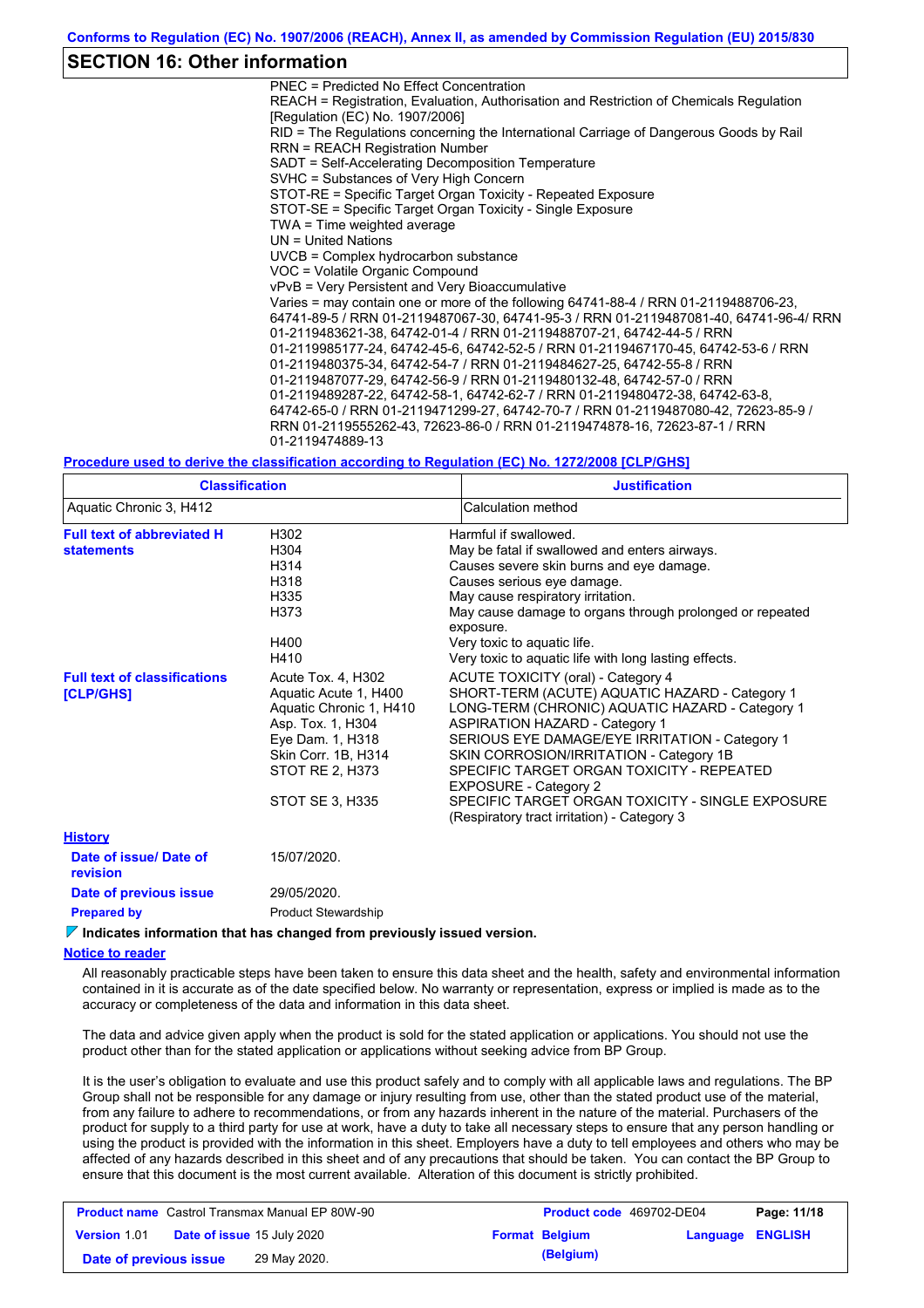

# **Annex to the extended Safety Data Sheet (eSDS)**

**Industrial**

### **Identification of the substance or mixture**

| <b>Product definition</b>                                              | Mixture                                                                                                                                                                                                                                                                                                                                                                  |
|------------------------------------------------------------------------|--------------------------------------------------------------------------------------------------------------------------------------------------------------------------------------------------------------------------------------------------------------------------------------------------------------------------------------------------------------------------|
| Code                                                                   | 469702-DE04                                                                                                                                                                                                                                                                                                                                                              |
| <b>Product name</b>                                                    | Castrol Transmax Manual EP 80W-90                                                                                                                                                                                                                                                                                                                                        |
| <b>Section 1: Title</b>                                                |                                                                                                                                                                                                                                                                                                                                                                          |
| <b>Short title of the exposure</b><br>scenario                         | General use of lubricants and greases in vehicles or machinery - Industrial                                                                                                                                                                                                                                                                                              |
| <b>List of use descriptors</b>                                         | <b>Identified use name:</b> General use of lubricants and greases in vehicles or<br>machinery-Industrial<br>Process Category: PROC01, PROC08b, PROC09, PROC02<br>Sector of end use: SU03<br><b>Subsequent service life relevant for that use: No.</b><br>Environmental Release Category: ERC04, ERC07<br>Specific Environmental Release Category: ATIEL-ATC SPERC 4.Biv1 |
| <b>Processes and activities</b><br>covered by the exposure<br>scenario | Covers general use of lubricants and greases in vehicles or machinery in closed<br>systems. Includes filling and draining of containers and operation of enclosed<br>machinery (including engines) and associated maintenance and storage activities.                                                                                                                    |

#### **Section 2 Operational conditions and risk management measures**

**Section 2.1 Control of worker exposure** No exposure scenario is presented because the product is not classified for Human Health **Contributing scenarios: Operational conditions and risk management measures**

| <b>Castrol Transmax Manual EP 80W-90</b>                                                                                             | General use of lubricants and greases in vehicles or<br>machinery - Industrial          |
|--------------------------------------------------------------------------------------------------------------------------------------|-----------------------------------------------------------------------------------------|
| <b>Technical conditions and measures at</b><br>process level (source) to prevent release:                                            | Common practices vary across sites thus conservative process<br>release estimates used. |
| <b>Release fraction to wastewater from process Not available.</b><br>(after typical onsite RMMs and before<br>sewage treatment plan) |                                                                                         |
| Release fraction to soil from process (after<br>typical onsite RMMs)                                                                 | 0                                                                                       |
| Release fraction to air (after typical onsite)<br><b>RMMs</b> )                                                                      | 5.00E-05                                                                                |
| <b>Other conditions affecting environmental</b><br>exposure:                                                                         | Negligible wastewater emissions as process operates without water<br>contact.           |
| Local marine water dilution factor                                                                                                   | 100                                                                                     |
| <b>Local freshwater dilution factor</b>                                                                                              | 10                                                                                      |
| <b>Environment factors not influenced by risk</b><br>management:                                                                     |                                                                                         |
| <b>Emission days</b>                                                                                                                 | 300                                                                                     |
| <b>Frequency and duration of use:</b>                                                                                                |                                                                                         |
| EU tonnage of risk determining substance 2.63E+3 Tonnes/year<br>per year:                                                            |                                                                                         |
| <b>Amounts used:</b>                                                                                                                 |                                                                                         |
| <b>Section 2.2: Control of environmental exposure</b>                                                                                |                                                                                         |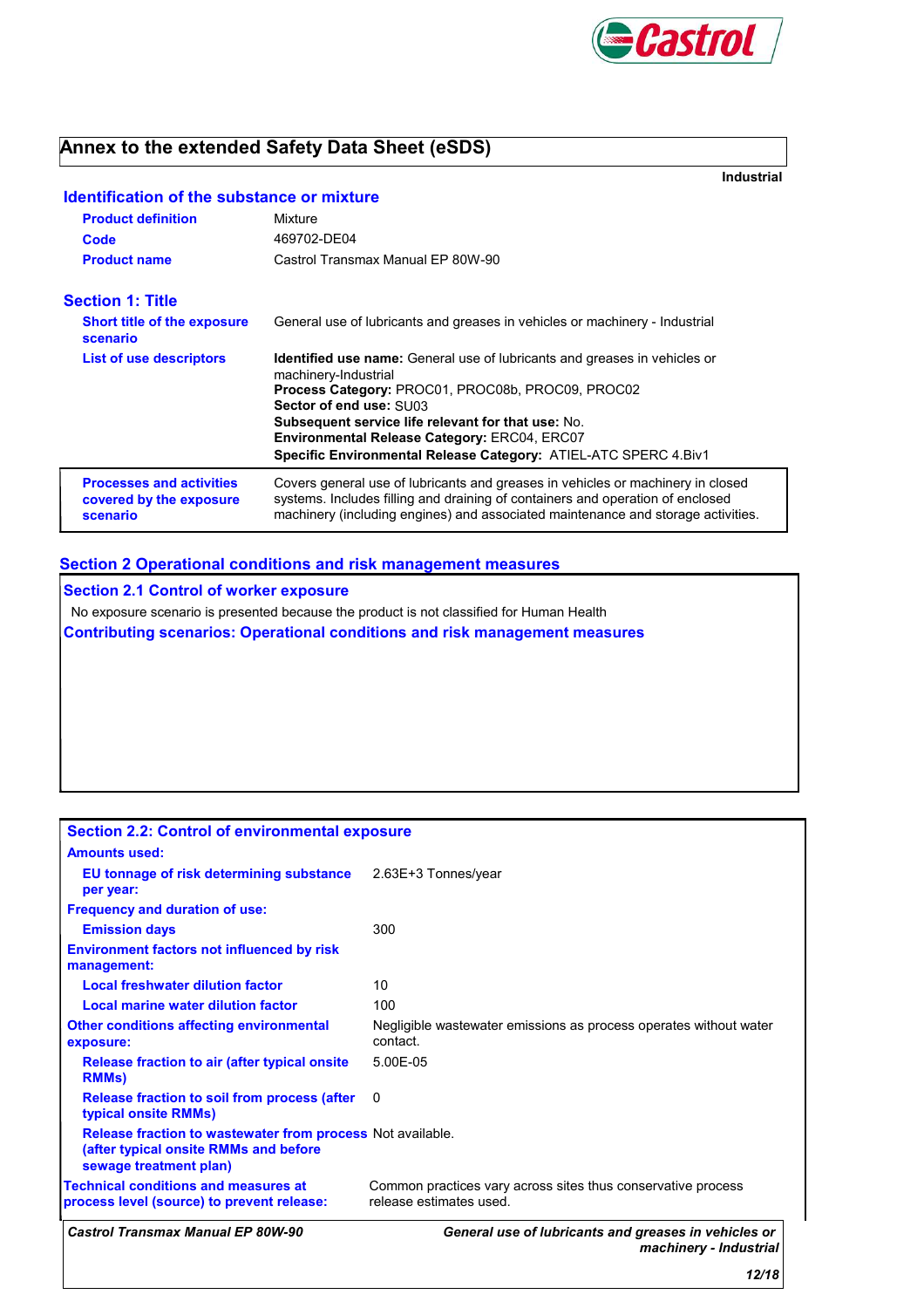| <b>Technical on-site conditions and measures</b><br>to reduce or limit discharges, air emissions<br>and releases to soil: | Prevent discharge of undissolved substance to or recover from onsite<br>wastewater.<br>User sites are assumed to be provided with oil/water separators and<br>waste water to be discharged via a sewage treatment plant |
|---------------------------------------------------------------------------------------------------------------------------|-------------------------------------------------------------------------------------------------------------------------------------------------------------------------------------------------------------------------|
| <b>Organisational measures to prevent/limit</b><br>release from site:                                                     | Do not apply industrial sludge to natural soils.<br>Sewage sludge should be incinerated, contained or reclaimed.                                                                                                        |
| <b>Conditions and measures related to sewage</b><br>treatment plant:                                                      |                                                                                                                                                                                                                         |
| <b>Estimated substance removal from</b><br>wastewater via on-site sewage treatment                                        | Not available.                                                                                                                                                                                                          |
| Assumed domestic sewage treatment plant<br>flow rate (m3/d)                                                               | $2.00E + 3$                                                                                                                                                                                                             |
| Maximum allowable site tonnage (Msafe)<br>based on release following total wastewater<br>treatment removal as product:    | Not available.                                                                                                                                                                                                          |
| <b>Conditions and measures related to external</b><br>treatment of waste for disposal:                                    | External treatment and disposal of waste should comply with<br>applicable local and/or national regulations.                                                                                                            |
| <b>Conditions and measures related to external</b><br>recovery of waste:                                                  | External recovery and recycling of waste should comply with<br>applicable local and/or national regulations.                                                                                                            |
|                                                                                                                           |                                                                                                                                                                                                                         |
|                                                                                                                           |                                                                                                                                                                                                                         |

# **Section 3: Exposure estimation and reference to its source**

| <b>Exposure estimation and reference to its source - Environment</b> |                                                                                             |  |
|----------------------------------------------------------------------|---------------------------------------------------------------------------------------------|--|
| <b>Exposure assessment (environment):</b>                            | Used ECETOC TRA model (May 2010 release).                                                   |  |
| <b>Exposure estimation and reference to its source - Workers</b>     |                                                                                             |  |
| <b>Exposure assessment (human):</b>                                  | No exposure scenario is presented because the product is not<br>classified for Human Health |  |

### **Section 4: Guidance to check compliance with the exposure scenario**

| <b>Environment</b> | Guidance is based on assumed operating conditions which may not<br>be applicable to all sites; thus, scaling may be necessary to define<br>appropriate site-specific risk management measures. Further details<br>on scaling and control technologies are provided in SPERC factsheet.<br>If scaling reveals a condition of unsafe use (i.e., RCRs $> 1$ ),<br>additional RMMs or a site-specific chemical safety assessment is<br>required. For further information see www.ATIEL.org/REACH_GES |
|--------------------|--------------------------------------------------------------------------------------------------------------------------------------------------------------------------------------------------------------------------------------------------------------------------------------------------------------------------------------------------------------------------------------------------------------------------------------------------------------------------------------------------|
| <b>Health</b>      | No exposure scenario is presented because the product is not<br>classified for Human Health                                                                                                                                                                                                                                                                                                                                                                                                      |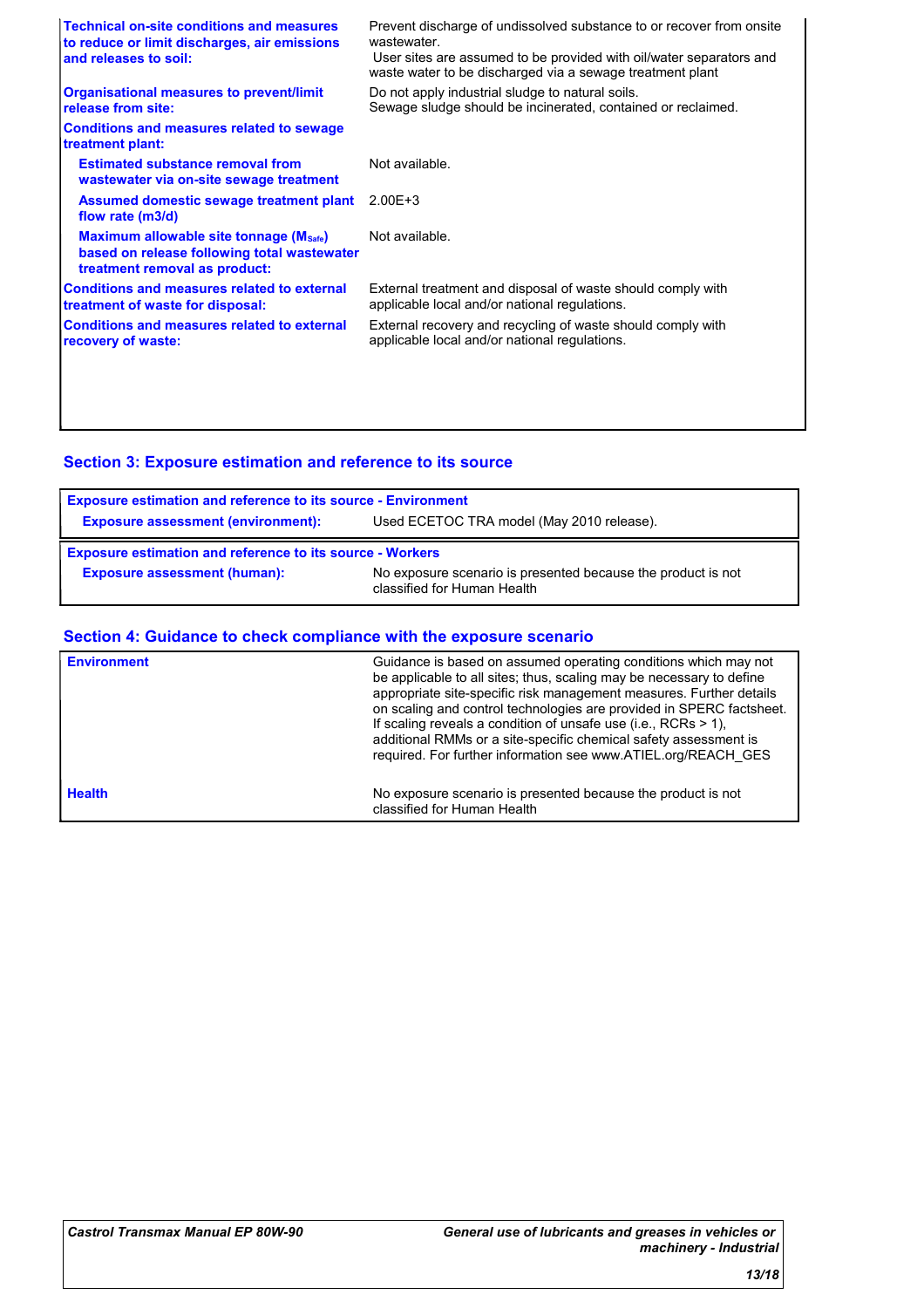

# **Annex to the extended Safety Data Sheet (eSDS)**

**Professional**

### **Identification of the substance or mixture**

| <b>Product definition</b>                                              | Mixture                                                                                                                                                                                                                                               |
|------------------------------------------------------------------------|-------------------------------------------------------------------------------------------------------------------------------------------------------------------------------------------------------------------------------------------------------|
| Code                                                                   | 469702-DE04                                                                                                                                                                                                                                           |
| <b>Product name</b>                                                    | Castrol Transmax Manual EP 80W-90                                                                                                                                                                                                                     |
| <b>Section 1: Title</b>                                                |                                                                                                                                                                                                                                                       |
| <b>Short title of the exposure</b><br>scenario                         | General use of lubricants and greases in vehicles or machinery - Professional                                                                                                                                                                         |
| <b>List of use descriptors</b>                                         | <b>Identified use name:</b> General use of lubricants and greases in vehicles or<br>machinery-Professional                                                                                                                                            |
|                                                                        | Process Category: PROC01, PROC02, PROC08a, PROC08b, PROC20<br>Sector of end use: SU22                                                                                                                                                                 |
|                                                                        | <b>Subsequent service life relevant for that use: No.</b>                                                                                                                                                                                             |
|                                                                        | <b>Environmental Release Category: ERC09a, ERC09b</b>                                                                                                                                                                                                 |
|                                                                        | Specific Environmental Release Category: ATIEL-ATC SPERC 9.Bp.v1                                                                                                                                                                                      |
| <b>Processes and activities</b><br>covered by the exposure<br>scenario | Covers general use of lubricants and greases in vehicles or machinery in closed<br>systems. Includes filling and draining of containers and operation of enclosed<br>machinery (including engines) and associated maintenance and storage activities. |

### **Section 2 Operational conditions and risk management measures**

**Section 2.1 Control of worker exposure**

No exposure scenario is presented because the product is not classified for Human Health

**Contributing scenarios: Operational conditions and risk management measures**

| <b>Castrol Transmax Manual EP 80W-90</b>                                                                                      | General use of lubricants and greases in vehicles or<br>machinery - Professional        |
|-------------------------------------------------------------------------------------------------------------------------------|-----------------------------------------------------------------------------------------|
| <b>Technical conditions and measures at</b><br>process level (source) to prevent release:                                     | Common practices vary across sites thus conservative process<br>release estimates used. |
| Release fraction to wastewater from process Not available.<br>(after typical onsite RMMs and before<br>sewage treatment plan) |                                                                                         |
| Release fraction to soil from process (after<br>typical onsite RMMs)                                                          | $1E-03$                                                                                 |
| Release fraction to air (after typical onsite)<br><b>RMMs</b> )                                                               | 1.00E-04                                                                                |
| <b>Other conditions affecting environmental</b><br>exposure:                                                                  | Negligible wastewater emissions as process operates without water<br>contact.           |
| Local marine water dilution factor                                                                                            | 100                                                                                     |
| <b>Local freshwater dilution factor</b>                                                                                       | 10                                                                                      |
| <b>Environment factors not influenced by risk</b><br>management:                                                              |                                                                                         |
| <b>Emission days</b>                                                                                                          | 365                                                                                     |
| <b>Frequency and duration of use:</b>                                                                                         |                                                                                         |
| EU tonnage of risk determining substance<br>per year:                                                                         | 5.39 Tonnes/year                                                                        |
| <b>Amounts used:</b>                                                                                                          |                                                                                         |
| <b>Section 2.2: Control of environmental exposure</b>                                                                         |                                                                                         |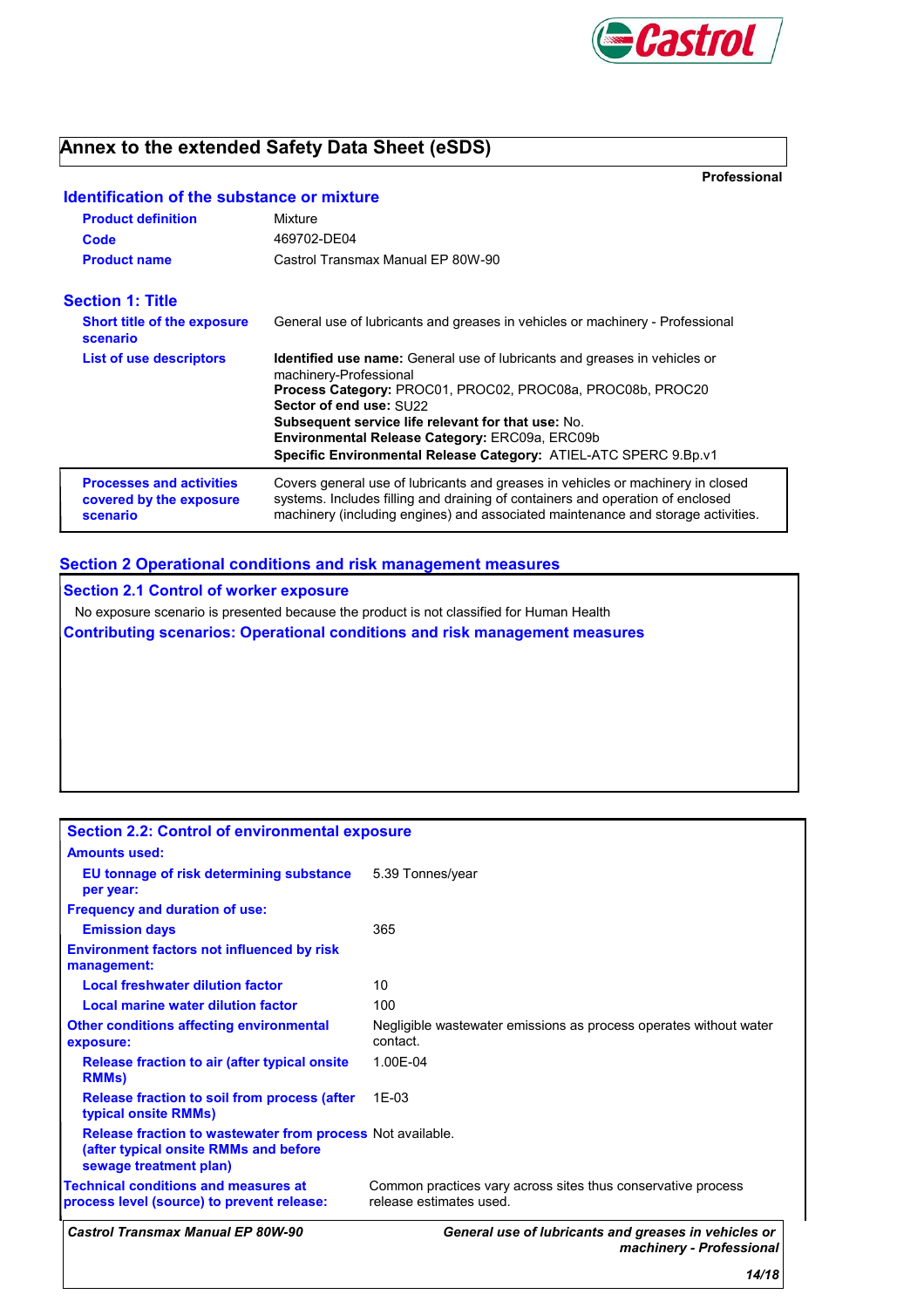| <b>Technical on-site conditions and measures</b><br>to reduce or limit discharges, air emissions<br>and releases to soil: | Prevent discharge of undissolved substance to or recover from onsite<br>wastewater. User sites are assumed to be provided with oil/water<br>separators and waste water to be discharged via a sewage treatment<br>plant |
|---------------------------------------------------------------------------------------------------------------------------|-------------------------------------------------------------------------------------------------------------------------------------------------------------------------------------------------------------------------|
| <b>Organisational measures to prevent/limit</b><br>release from site:                                                     | Do not apply industrial sludge to natural soils.<br>Sewage sludge should be incinerated, contained or reclaimed.                                                                                                        |
| <b>Conditions and measures related to sewage</b><br>treatment plant:                                                      |                                                                                                                                                                                                                         |
| <b>Estimated substance removal from</b><br>wastewater via on-site sewage treatment                                        | No data available yet                                                                                                                                                                                                   |
| Assumed domestic sewage treatment plant<br>flow rate (m3/d)                                                               | $2.00E + 3$                                                                                                                                                                                                             |
| Maximum allowable site tonnage (Msafe)<br>based on release following total wastewater<br>treatment removal as product:    | No data available yet                                                                                                                                                                                                   |
| <b>Conditions and measures related to external</b><br>treatment of waste for disposal:                                    | External treatment and disposal of waste should comply with<br>applicable local and/or national regulations.                                                                                                            |
| <b>Conditions and measures related to external</b><br>recovery of waste:                                                  | External recovery and recycling of waste should comply with<br>applicable local and/or national regulations.                                                                                                            |
|                                                                                                                           |                                                                                                                                                                                                                         |
|                                                                                                                           |                                                                                                                                                                                                                         |

# **Section 3: Exposure estimation and reference to its source**

| <b>Exposure estimation and reference to its source - Environment</b> |                                                                                             |  |
|----------------------------------------------------------------------|---------------------------------------------------------------------------------------------|--|
| <b>Exposure assessment (environment):</b>                            | Used ECETOC TRA model (May 2010 release).                                                   |  |
| <b>Exposure estimation and reference to its source - Workers</b>     |                                                                                             |  |
| <b>Exposure assessment (human):</b>                                  | No exposure scenario is presented because the product is not<br>classified for Human Health |  |

### **Section 4: Guidance to check compliance with the exposure scenario**

| <b>Environment</b> | Guidance is based on assumed operating conditions which may not<br>be applicable to all sites; thus, scaling may be necessary to define<br>appropriate site-specific risk management measures. Further details<br>on scaling and control technologies are provided in SPERC factsheet.<br>If scaling reveals a condition of unsafe use (i.e., RCRs $> 1$ ),<br>additional RMMs or a site-specific chemical safety assessment is<br>required. For further information see www.ATIEL.org/REACH_GES |
|--------------------|--------------------------------------------------------------------------------------------------------------------------------------------------------------------------------------------------------------------------------------------------------------------------------------------------------------------------------------------------------------------------------------------------------------------------------------------------------------------------------------------------|
| <b>Health</b>      | No exposure scenario is presented because the product is not<br>classified for Human Health                                                                                                                                                                                                                                                                                                                                                                                                      |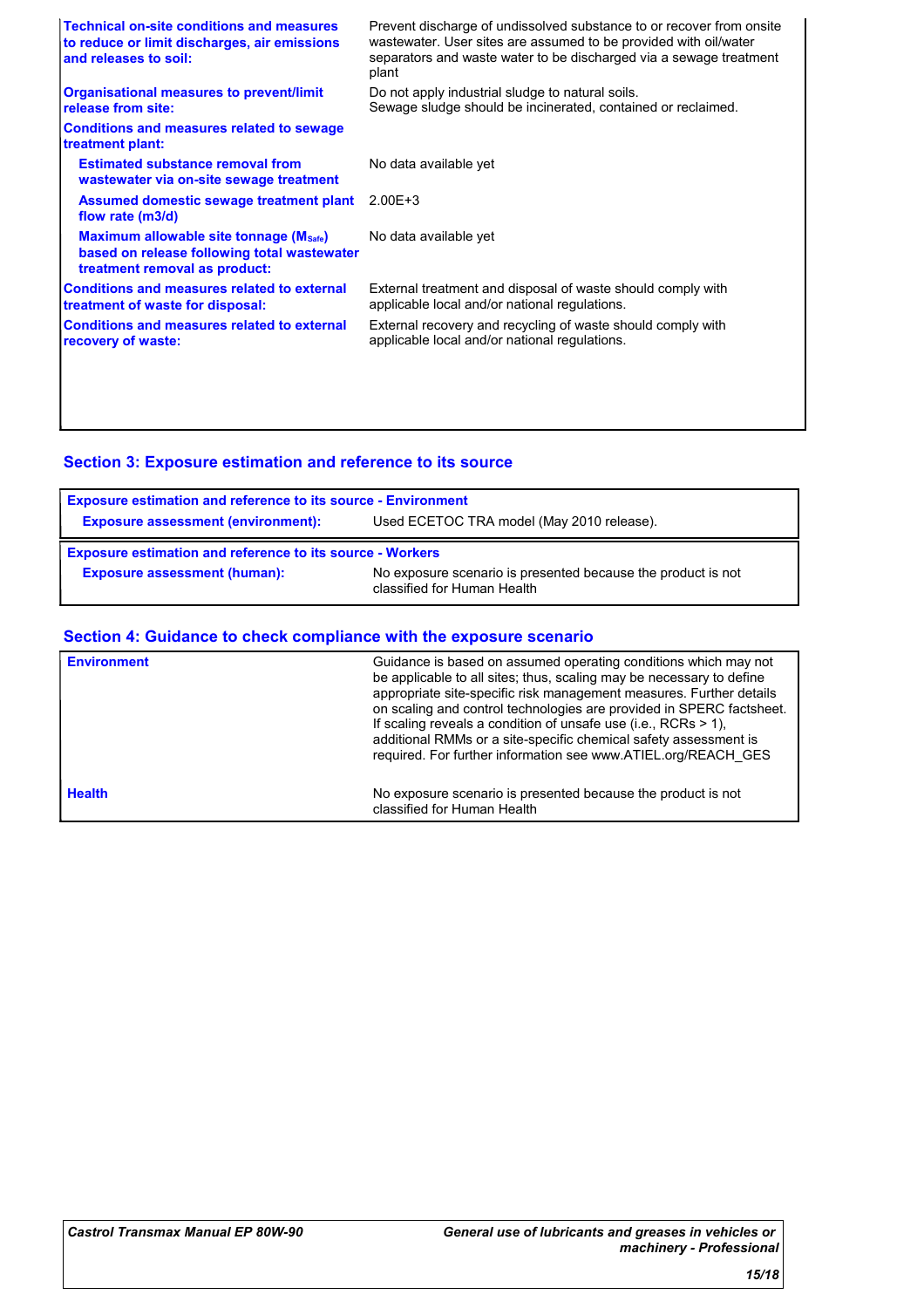| <b>Product name</b> Castrol Transmax Manual EP 80W-90 |                                   | Product code 469702-DE04 |                         | Page: 16/18 |
|-------------------------------------------------------|-----------------------------------|--------------------------|-------------------------|-------------|
| <b>Version 1.01</b>                                   | <b>Date of issue 15 July 2020</b> | <b>Format Belgium</b>    | <b>Language ENGLISH</b> |             |
| Date of previous issue                                | 29 May 2020.                      | (Belgium)                |                         |             |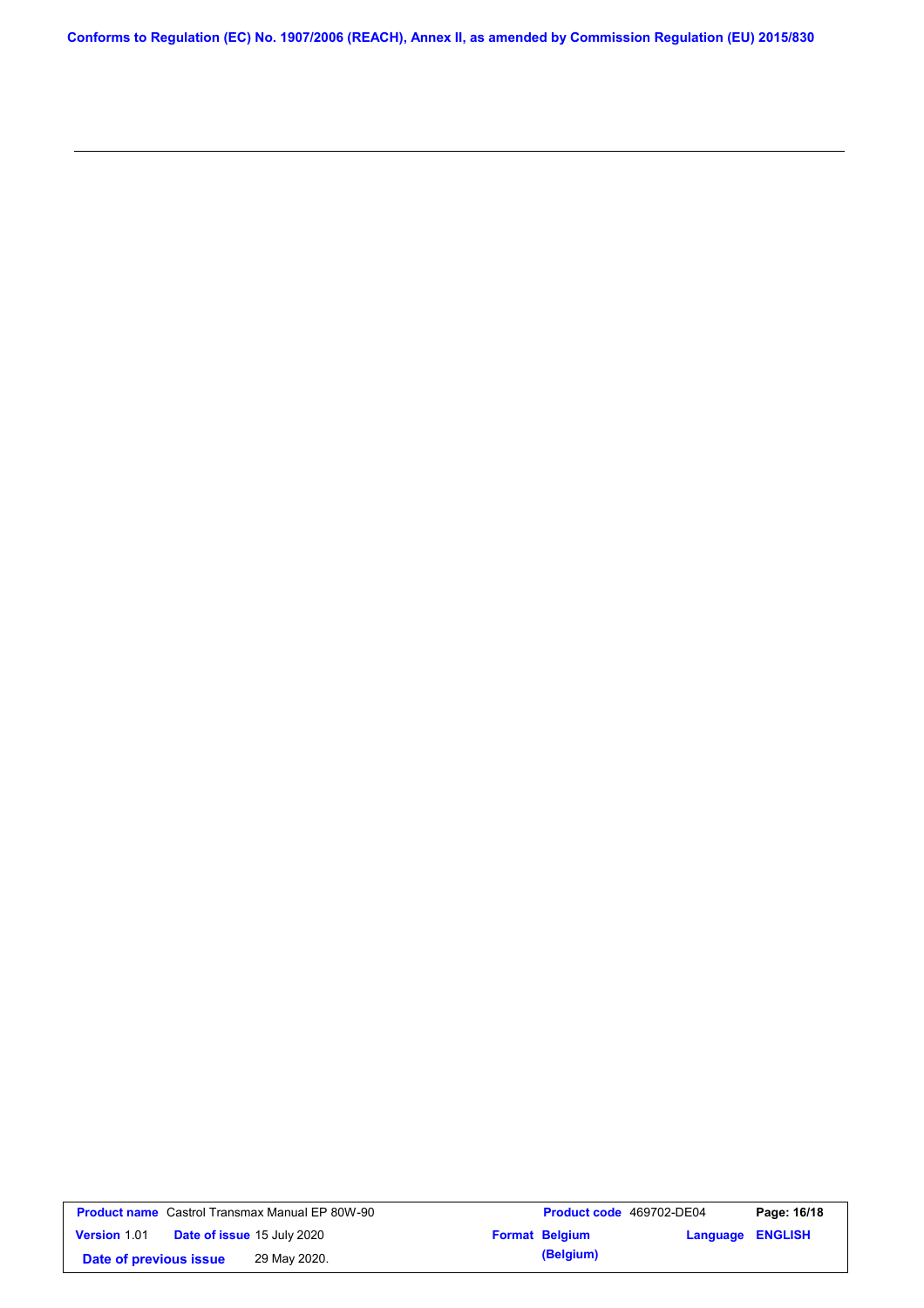| <b>Product name</b> Castrol Transmax Manual EP 80W-90 |                                   | Product code 469702-DE04 |                         | Page: 17/18 |
|-------------------------------------------------------|-----------------------------------|--------------------------|-------------------------|-------------|
| <b>Version 1.01</b>                                   | <b>Date of issue 15 July 2020</b> | <b>Format Belgium</b>    | <b>Language ENGLISH</b> |             |
| Date of previous issue                                | 29 May 2020.                      | (Belgium)                |                         |             |